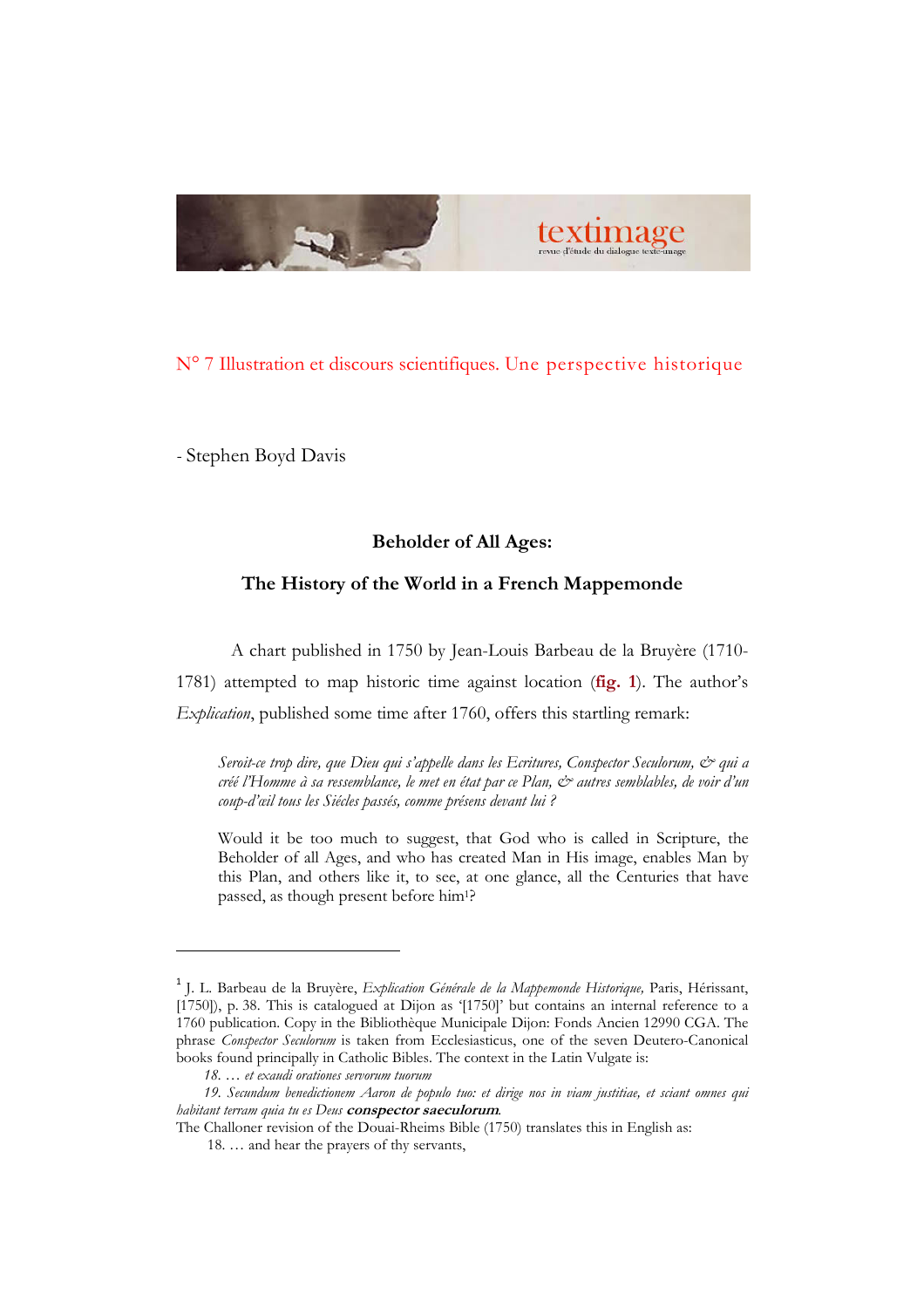We sense the ambition — and the hubris — of a chart that claims to offer to humankind the same view of all history that hitherto only God has enjoyed, epitomising Enlightenment aspirations for human knowledge. The chart in question was named a *mappemonde* — the Mappe-monde historique ou carte chronologique, géographique et généalogique des états et empires du monde — a title that emphasises the totalising aims of the project. A mappemonde in that period was a pair of circular maps presented together to show the whole world as two hemispheres (fig. 2), but this chart maps the world and time differently, as will become apparent. The word mappemonde was also used metaphorically in this period by d'Alembert in the Discours Préliminaire to describe the knowledge structure of the *Encyclopédie*<sup>2</sup>. He used it to emphasise that publication's systematic organisation and completeness. Completeness was a watchword for many authors and publishers at that time, though Barbeau is caustic about publications that claim to be complete world histories when they omit newly discovered peoples and even great empires<sup>3</sup>. Later in the century, the word *mappemonde* would be extended facetiously to a face covered in lines or  $scars<sup>4</sup>$ and even to the eroticised body<sup>5</sup>, but in the  $1750s$  the predominant use of the term was in a strictly cartographic sense.

Barbeau's ambition was to map all of the known world combined with all of time since the Flood. In his commentary Idée et Usage de cette Carte, printed in the side panels of the chart itself, he sets out a plan to show: 'tous les Royaumes, Empires, Républiques & grands Peuples qui ont figuré sur la Terre depuis la Dispersion des Hommes après le Déluge jusqu'à présent' (all the Kingdoms, Empires,

 <sup>19.</sup> According to the blessing of Aaron over thy people, and direct us into the way of justice, and let all know that dwell upon the earth, that thou art God the beholder of all ages. 2<br>J. le R. D'Alembert, 'Discours Préliminaire', in Encyclopédie ou Dictionnaire raisonne des sciences, des arts et des metiers, 28 vols, Paris, Braisson, David, Le Breton, Laurent and Durand, 1751, vol. 1, pp. i–xlv, p. xv. Available on the site of the ARTFL Encyclopédie Project (Accessed 9 May 2015).

<sup>&</sup>lt;sup>3</sup> J. L. Barbeau de la Bruyère, E*xplication Générale de la Mappemonde Historique, Op. cit.*, p. 36.<br><sup>4</sup> F. de Quevedo, *Oeuvres choisies de don François de Quevedo, Traduites de l'espagnol, [La Haye], 1776.* Available on Gallica (Accessed 9 May 2015), p.150.

<sup>&</sup>lt;sup>5</sup> A.-R. A. de Nerciat, Les Aphrodites ou Fragments thali-priapiques pour servir à l'histoire du plaisir. Place of publication claimed as 'Lampsaque' (the alleged birthplace of Priapus) on title page. 1793. Various references. Available on Gallica (Accessed 9 May 2015).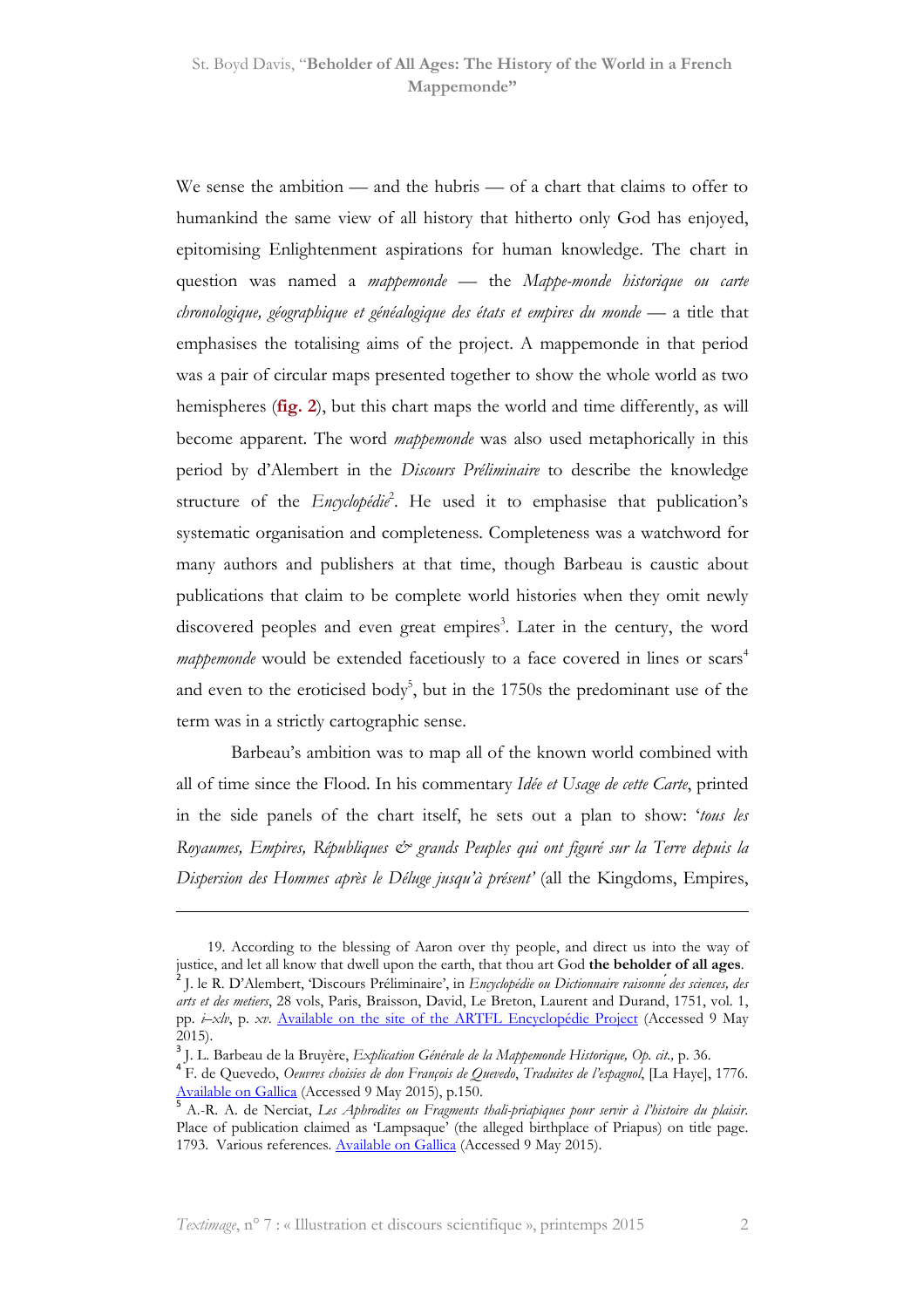Republics and great Peoples which have appeared upon the Earth since the Scattering of Man following the Deluge down to the present time<sup>6</sup>). All this was to be achieved within a single view. His opening words are, 'On voit ici du premier coup d'œil...' (Here are seen at first glance) and he goes on to claim that the dynamic processes associated with nations — their birth, growth, their different circumstances, duration, dismemberment and end — are 'réduits, avec ordre  $\mathcal{C}^*$  précision, en un seul corps; de manière que c'est ici comme le Tableau Politique de l'Univers' (concentrated, with order and precision, into a single entity; in such a way that we have here a Political Portrait of the whole World<sup>7</sup>). Barbeau's assertion, that vast extents of territory and periods of time can be made visible under a single all-encompassing view, becomes an increasingly common claim for chronographic visualisations, suggesting that the eye can effect rapidly what the intellect can only achieve with difficulty<sup>8</sup>.

#### Prior traditions in depicting historic time

 $\overline{a}$ 

Rosenberg and Grafton<sup>9</sup> offer an indispensable survey of 'cartographies of time,' presenting timewise visualisations created over several centuries down to the present day. While eighteenth-century chronographics in general, and Barbeau's in particular, demonstrate a strong cartographic impulse<sup>10</sup>, two prior traditions emerge strongly in Rosenberg and Grafton's study: the typographic and the pictorial.

The typographic tradition developed from the list. Lists, rather than natural language, dominate the corpus of early writing. Important among these

<sup>&</sup>lt;sup>6</sup> J. L. Barbeau de la Bruyère, Mappe-Monde Historique, ou Carte Chronologique, geographique et généalogique des États et Empires du Monde, Paris, 1750. British Library Maps K.Top.4.46.2. Explanatory rubric on the chart.

 $^{7}$  J. L. Barbeau de la Bruyère, *Mappe-Monde Historique, Op. cit.* Explanatory rubric on the chart.

<sup>&</sup>lt;sup>8</sup>S. Boyd Davis, 'May not duration be represented as distinctly as space? – geography and the visualisation of time in the early eighteenth century', in David Beck (ed.) Knowing Nature in Early Modern Europe, London, Pickering and Chatto (in press), pp. 119-137, p. 127.

<sup>&</sup>lt;sup>9</sup> D. Rosenberg and A. T. Grafton, *Cartographies of Time: a History of the Timeline*, New York, Princeton Architectural Press, 2010 passim.

 $10^{\circ}$  S. Boyd Davis, 'May not duration be represented as distinctly as space? – geography and the visualisation of time in the early eighteenth century,' Op. cit. passim.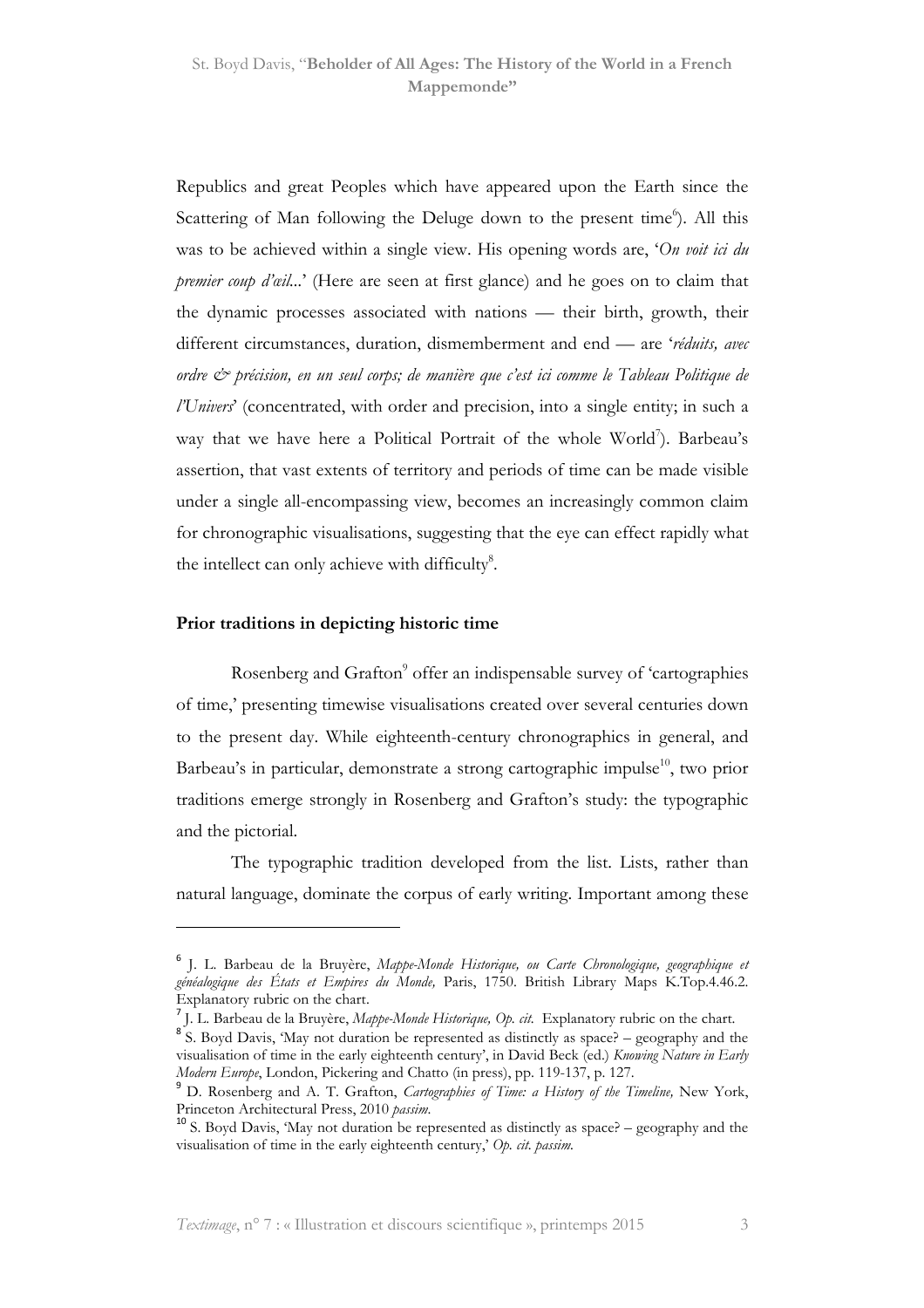are annals, event-lists and king-lists $11$ . In a simple list, events are named, and maybe dated, in sequential order, and are organised on the page as a row or column. A list tells us about order only: a significant advance in representational capacity is the table or matrix. This makes it possible to coordinate multiple lists in time, showing not only sequence but synchrony. A landmark is Eusebius's Chronicle of c300CE, which synchronised Christian history with that of the Pagans and Jews in a series of parallel columns<sup>12</sup>. There may have been earlier examples. Feeney speculates that such a parallel listing, synchronising Athenian archons with Roman consuls, might have occasioned Cicero's enthusiastic 'explicatis ordinibus temporum uno in conspectu omnia uiderem' (with the ranks of times deployed, with one overview I could see everything<sup>13</sup>). Such matrices still fail to offer two important pieces of information: the intervals between events and an overall sense of scale. Some attempts were made to create tables that would overcome this problem. Helvicus not only argued for tabular alignments of events to bring out the 'Synchronism of Famous Men, renowned either for their Vertues or their Villanies'<sup>14</sup> but also organized his tables so that equal durations occupied equal amounts of paper, introducing blank rows in his table in order to achieve this: Præcipuum, quod in hoc Systemate spectavi, est annorum a Mundo condito ad nostra Tempora usque per æqualia Centenariorum et Decadum spacia distributio, ob eximium usum, qui inde resultat (The main goal I aimed at in this treatment is an equal distribution of years between the Creation and our time in intervals of 100 and 10 years, because it is so useful<sup>15</sup>). Every double-page spread of his first folio edition represents  $100$ years, making it easy for the reader to estimate intervals between dates. The argument about whether equal time ought to occupy equal space would

<sup>&</sup>lt;sup>11</sup> J. Goody, *The Domestication of the Savage Mind*, Cambridge University Press, Cambridge, 1977, p. 80.

<sup>&</sup>lt;sup>12</sup> D. Feeney, *Caesar's Calendar: Ancient Time and the Beginnings of History*, Berkeley, CA, University of California Press, 2007, p. 29.

<sup>&</sup>lt;sup>13</sup> D. Feeney, *Caesar's Calendar...*, Op. cit., p. 28.

<sup>&</sup>lt;sup>14</sup> C. Helvicus [Helwig], *The Historical and Chronological Theatre*, London, 1687, n.p.

<sup>&</sup>lt;sup>15</sup> C. Helvicus [Helwig], *Theatrum Historicum*, Giessæ Hessorum [Gießen], Hampel, 1609, n.p. British Library General Reference Collection, 747.c.22.(1).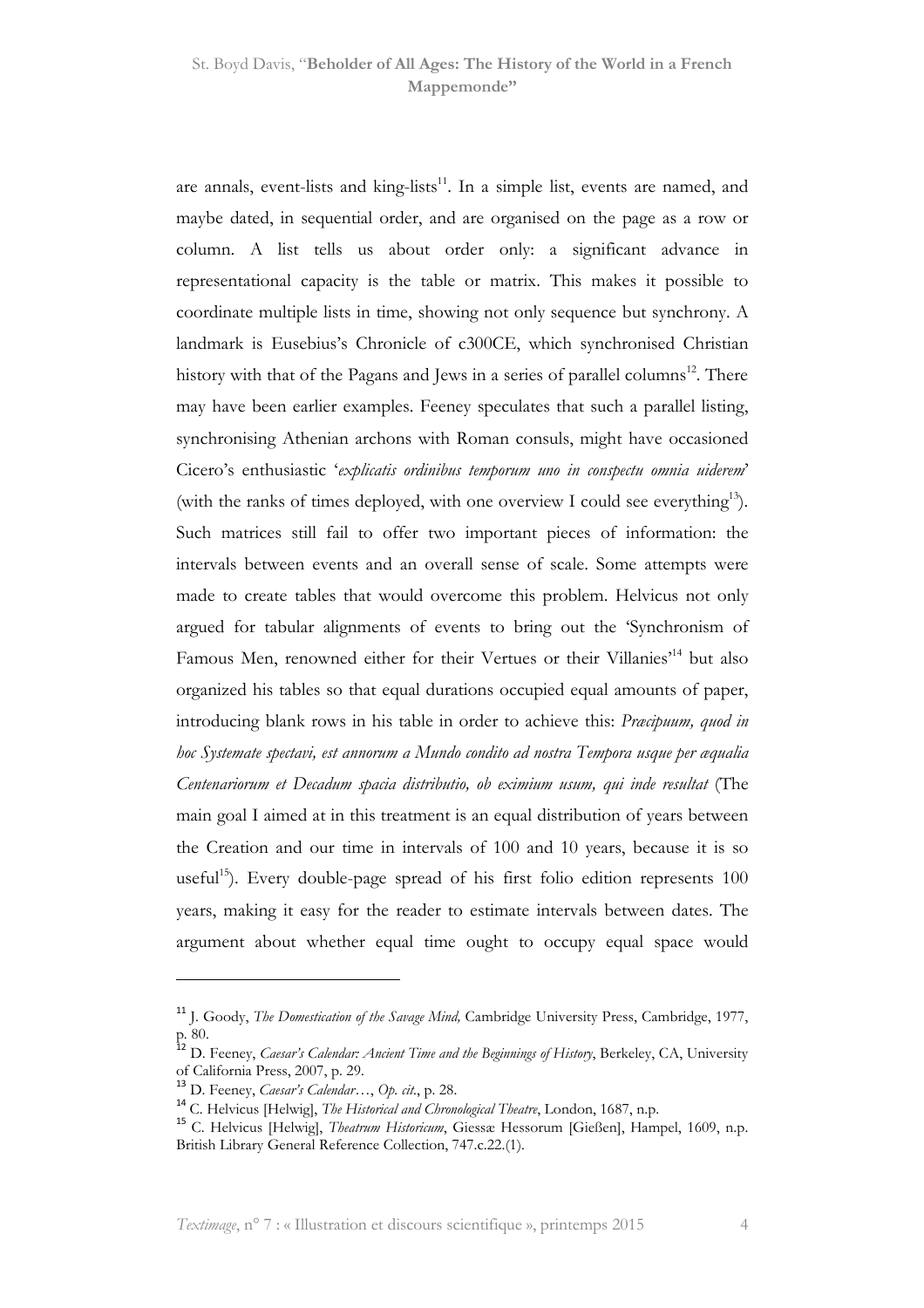continue indefinitely. Blair in the preface to his *Chronology and History of the*  $World<sup>16</sup>$  singled out the uniform timescale in Helvicus' tables for praise 'because they give a more united View of the Collateral Succession of different Kingdoms.' Blair's instructions to the bookbinder also make clear the importance to him of synchronism: '...be careful to make the black Lines in one Plate stand exactly opposite to the black lines on the Plate which corresponds to it, that each may appear as if it was one continued Line, otherwise the whole Use of the Tables will be  $lost^{17}$ . On the other side of the argument, the introduction to an English edition of Lenglet du Fresnoy's Chronological Tables of Universal History complained at Blair's style of tabular chronology, which 'must always have this inconvenience, that the same, or nearly the same space upon paper being allotted to one year as to another, some barren years will have blank columns, and some years crouded with events, cannot be fully dilated and displayed<sup>18</sup>.' The tension between the desire for what we might now call 'big data' and the limitations of printed paper or other physical substrates explains many of the hard choices that the authors and publishers of chronologies had to grapple with until the advent of digital media. It will become clear that Barbeau's Mappe-monde used a distinctive approach to the question of temporal scale.

We can imagine that lists and tables, whether densely packed or spaced in proportion to intervals of time, arose naturally through the increasingly sophisticated layout of writing, and later of typography. In some senses the use of layout and space on the page can be seen as a metaphor for the historic time represented, and in particular, we might regard the direction of reading, down or across the page, as metaphorically representing the direction of time, from the earliest events to latest. However, it is almost certainly not conceived in

<sup>&</sup>lt;sup>16</sup> J. Blair, The Chronology and History of the World, from the Creation to the year of Christ, 1753, illustrated in LVI tables, London, 1754. From the Preface, n.p.

 $\frac{17}{17}$  *Ibid.* From the Preface, [7].

<sup>&</sup>lt;sup>18</sup> T. Flloyd, Preface to an English edition of: N. Lenglet Dufresnoy, Chronological Tables of universal history, sacred and profane, ecclesiastical and civil; from the creation of the world, to the year one thousand seven hundred and forty-three, 2 vols, 'Translated from the last French edition, and continued down to the death of King George II.' Vol.1, London, 1762, p. vii.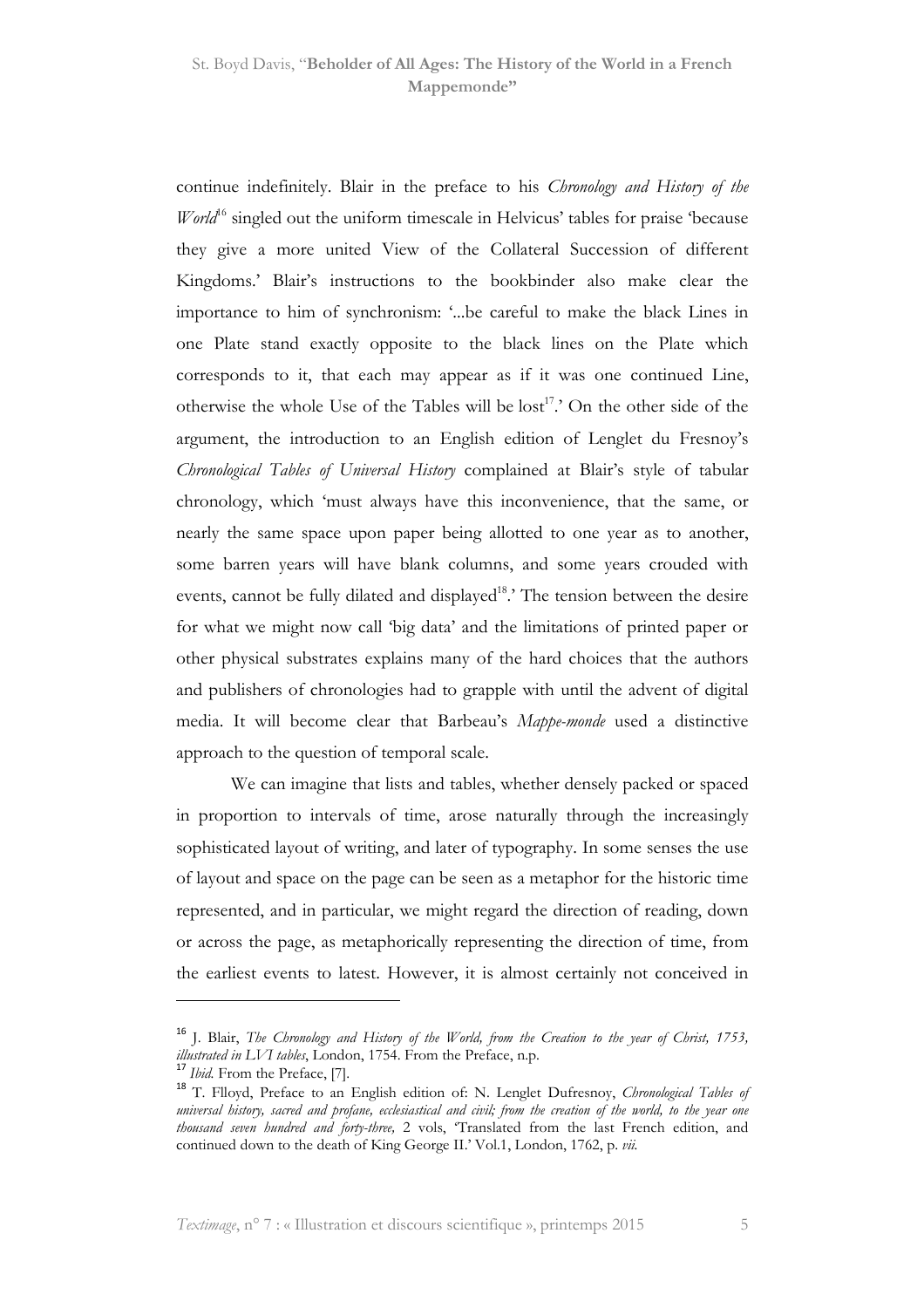metaphorical terms by the authors of these texts — surely it just seems to them the obvious way to lay out lists and tables? Inheriting a particular scroll or codex format and a particular writing direction according to their culture, every author assumes that his is the right way to put time into a tablet, scroll or page. Practicalities of layout and printing will also have their effect. There is good evidence that writing-direction affects the orientation along which time is conceived as flowing<sup>19</sup>, an important example of the reflexive influence of visual representations on the concepts they represent, further discussed below.

If in the textual mode authors are generally unaware of the role of metaphor in their thinking, in the pictorial mode there is often a conscious attempt to find a suitable graphic metaphor. Within the pictorial tradition, history is assigned various figurative shapes, including chains, trees, the hand, the body, architecture and animals<sup>20</sup>. An important influence was the Biblical account of 'Daniel's Statue' — Daniel's interpretation of a statue seen by Nebuchadnezzar in a dream as a sequence of ages (Daniel II, 1-49), with its vivid imagery of a head of gold, chest and arms of silver, belly and thighs of bronze, legs of iron, and feet of iron and clay, subsequently interpreted as images of actual historical eras. Indeed this passage is explicitly referenced by Barbeau in his  $Explication<sup>21</sup>$ . The use of such pictorial imagery is also familiar from the ars memoria's use of striking visual images that act as memorable emblems for abstract concepts — in Bacon's words, 'what is sensible always strikes the memory stronger, and sooner impresses itself than the intellectual<sup>22</sup>. A few years before Barbeau, another pioneer of chronographics, Martignoni, was highly dependent on visual metaphor, and discussed it painstakingly in his own lengthy *Explication*, remarking that,

<sup>&</sup>lt;sup>19</sup> Summarised in S. Boyd Davis, 'History on the Line: time as dimension,' Design Issues 28(4), Autumn 2012, pp. 4-17.<br><sup>20</sup> D. Rosenberg and A. T. Grafton, *Cartographies of Time: A History of the Timeline*, Op. *cit*., pp. 39,

<sup>50, 57, 51, 55, 80, 91.</sup>

<sup>21</sup> J. L. Barbeau de la Bruyère, Explication Générale de la Mappemonde Historique, Op. cit., p. 17.

<sup>&</sup>lt;sup>22</sup> Bacon, *De Augmentis Scientiarum* quoted in F. Yates, *The Art of Memory*, London, Pimlico, 1966 reprinted 1992, p. 358.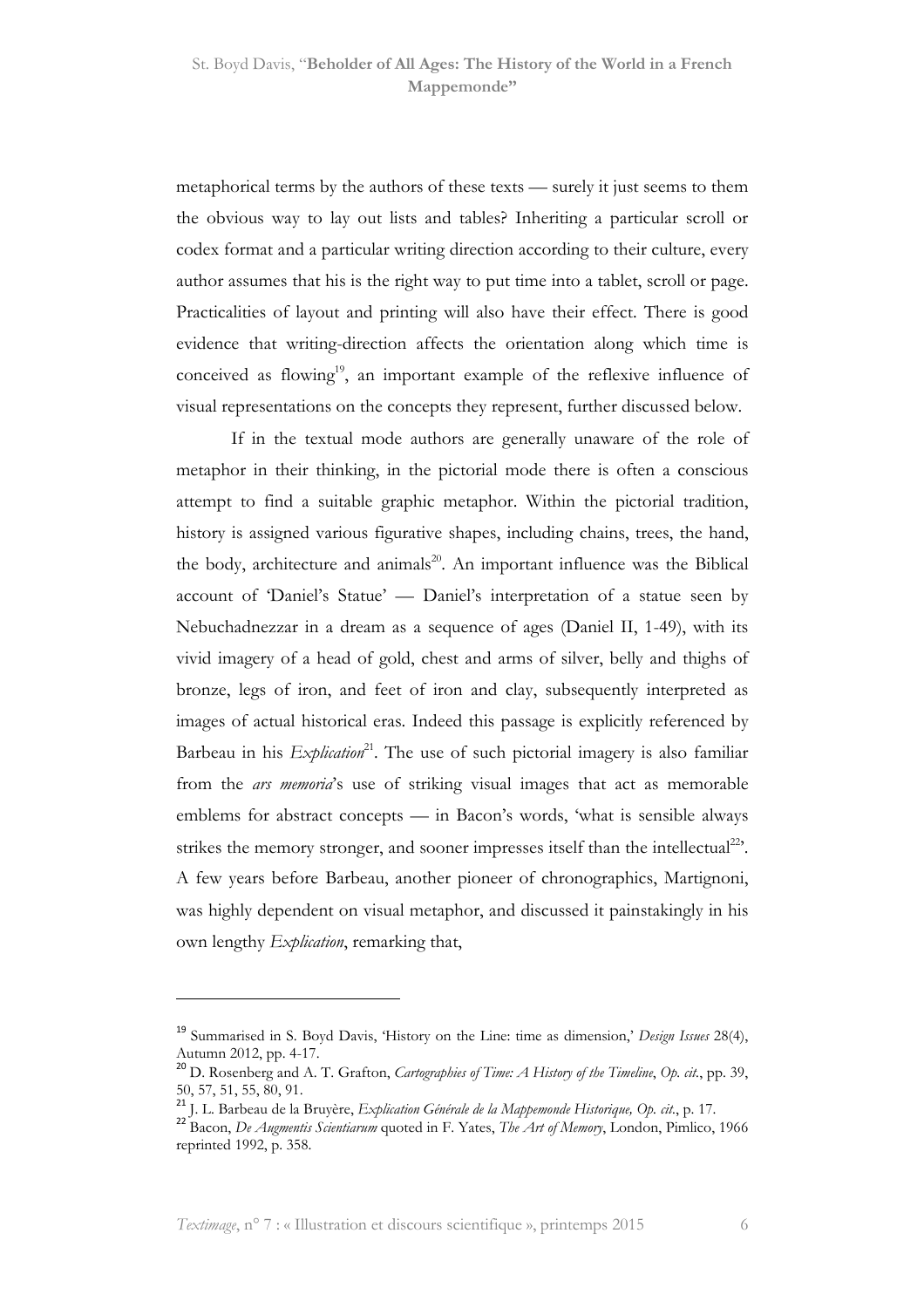Plusieurs Hommes sçavans, se sont proposé la même fin en d'autres matiéres, & par de semblables inventions ils ont facilité le moyen d'apprendre, ce qu'il y a dans le Monde de plus curieux  $\dot{\mathcal{C}}$  de plus utile. Ils ont, par exemple, imaginé des Arbres, pour représenter les Généalogies; des Cercles, pour faire comprendre les mouvemens des Cieux; des Animaux, comme des Ours, des Lions, des Beliers, des Dragons &c., pour faire connoître les Etoiles, leurs influences  $\mathcal O$  leur situation; d'autres Arbres  $\mathcal O$  des Charriots, pour expliquer quelques parties de la Logique & de la Métaphisique: J'ay même vû la Théologie, Reine des Sciences, figurée dans un Dessin, par des Cercles, des Ouarrez & des Triangles.

Several learned men have had the idea of achieving the same end in other matters, and by similar inventions they have eased our manner of learning those things in the World which are most interesting and most useful. They have, for example, imagined Trees to represent Genealogies; Circles to enable the movements of the Heavens to be understood; Animals such as Bears, Lions, Rams, Dragons etc. to understand the Stars and their influences and location; others, Trees and Chariots to explain certain parts of Logic and Metaphysics: I have even seen Theology, queen of the sciences, represented in a Design by Circles, Squares and Triangles<sup>23</sup>.

Apparently nervous about the idea of visual analogy, despite its long prior tradition in representing history, Martignoni points out that God himself uses similes and images, as does the Church:

Deplus il semble, que ce n'est pas aux Hommes, à qui on doit l'invention de cet Art, mais à Dieu même, lorsqu'il signifie Soy-même, les Ames, son Regne, par des similitudes & des figures; comme d'une Vigne & de ses ramaux, d'un Arbre, d'un Trésor, d'un Champ &c. Avant cela le même Dieu avoit révélé à la Sinagogue par d'autres figures, tout ce qui luy devoir arriver;  $\dot{\mathcal{O}}$  même l'Eglise se sert des signes  $\dot{\mathcal{O}}$  des figures, pour représenter les Histoires sacrées,  $\dot{\mathcal{C}}^*$  tout ce qu'il  $y$  a de plus salutaire  $\dot{\mathcal{C}}^*$  de plus Saint.

What is more it seems that it is not to Man that we owe the invention of this art, but to God himself; since he signifies Himself, Souls, and his Reign by analogies and imagery; such as a Vine and its branches, a Tree, a Treasure, a Field etc. Before that, the same God had revealed in the Synagogue by other images all that was due to befall him; and even the Church uses signs and images to present Sacred History, and all that is most salutary and most Holy<sup>24</sup>.

When Martignoni mapped historic time in 1718, he did so in a distinctly figurative manner. His Imago Romani Imperii (fig. 3) is in a significant sense an imago, a portrait of history rather than a diagram. But if one is to make a picture — or any other visualisation — of time, what should time look like?

<sup>&</sup>lt;sup>23</sup> G. A. Martignoni, Explication de la Carte Historique de la France et de l'Angleterre, Rome, Rossi, 1721. British Library General Reference Collection C.106.f.19. n.p.  $24$  Ibid.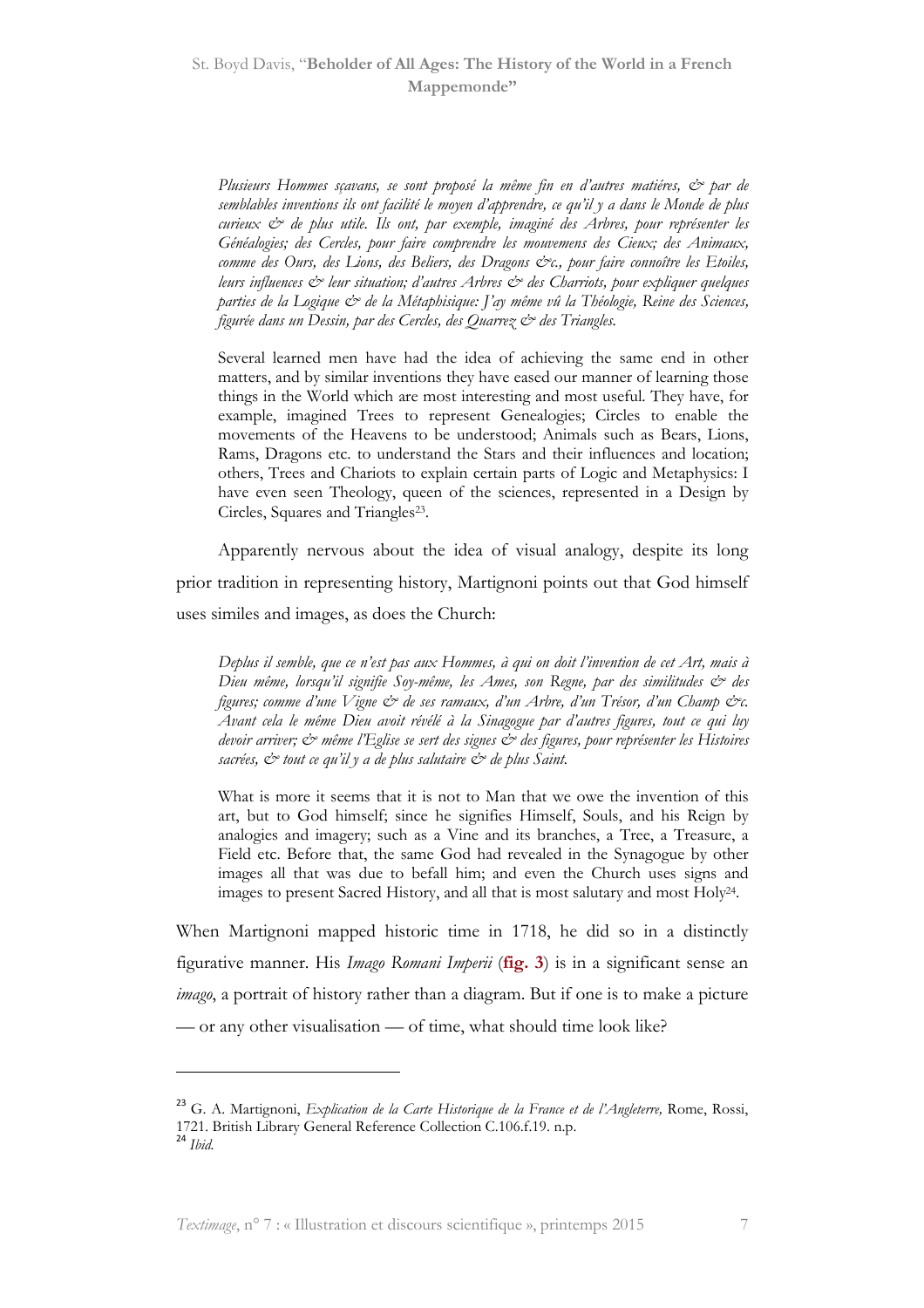### Depiction and visualisation

Elsewhere<sup>25</sup> I have characterised the component processes of visualisation, here summarised in a simple linear diagram (fig. 4).

 $O \rightarrow I \rightarrow M \rightarrow V \rightarrow P$ 

Fig. 4. A linear diagram of the transformations involved in creating any depiction or visualisation, from the objectives  $O$  to the final rendered picture  $P$ , via the idea I, model  $M$ , and view  $V$ .

O represents the objectives of the visualisation in question, the purposes that it serves. These may be many and complex. The objectives may be tacitly shared by a culture rather than consciously held by the maker or makers of the visual artefact. They are the work's raison d'être. In this simplified linear model, the objectives O are transformed into an idea I, some as-yet-unresolved notion of an analogy or metaphor for the thing or concept to be visualised. This notion of transformation, derived from MacDonald-Ross and Waller<sup>26</sup>, occurs at every stage where there is an arrow in the diagram above: at no point should it be imagined that one stage is automatically, transparently or completely transferred to another. To give an example, the idea I might be that of a tree. The objectives O will be very different, dependent on the context. We might, as in the case of the Tree of Jesse and other genealogies, use a tree to represent the topology of family relationships. We might wish to indicate where a tree can most effectively be pruned as an ornamental garden specimen. We might show the kinds of timber that should be selected for particular functions in ship-building. Or we might evoke the sublime character of a landscape by depicting a storm-lashed oak. The general idea I is resolved into a model M, some particular instantiation, some more or less specific tree. If it is to function iconically to represent all possible trees, it may be anonymised as far as possible: M will be relatively abstract. If on the other hand it is to denote l

<sup>&</sup>lt;sup>25</sup> S. Boyd Davis, 'A Schema for Depiction,' in K. Van der Waarde and P. Westendorp (eds.). Visible Language 41 (3). Special issue on Visual Metaphors in User Support, 2007, pp. 280-300.

<sup>&</sup>lt;sup>26</sup> M. Macdonald-Ross and R. Waller, 'The Transformer Revisited,' Information Design Journal 9.2 & 3, 2000, pp. 177-193.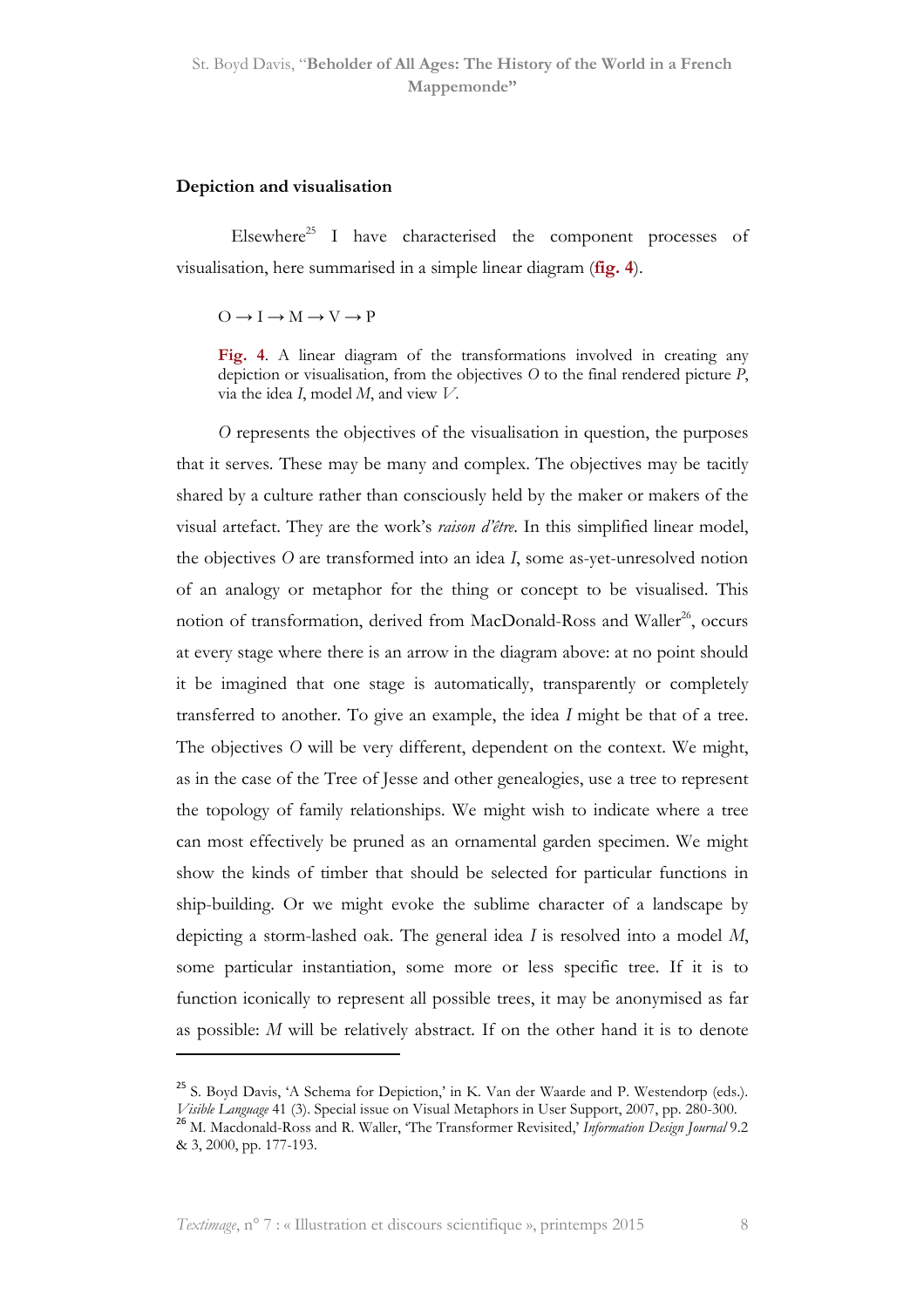some particular specimen, characteristic features are certain to be included; perhaps it is even recognisable as a portrait of some particular tree. As we move towards a graphic image, the model M alone is not enough. It must be viewed from a particular angle, projected in particular ways onto the pictureplane: this constitutes the view, V. Even now, another transformation must occur, as that particular view is rendered in chosen ways as a picture P, for example by adopting particular media such as engraving or painting, by preferring tone or colour, by using drawn lines or stippled textures, and so forth. Whether the final 'picture' functions diagrammatically or figuratively, each aspect derives ultimately from the objectives.

Ontology | Epistemology

 $O \rightarrow I \rightarrow M \rightarrow V \rightarrow P$ 

Fig. 5. The linear diagram  $O$  to  $P$  divided to represent, approximately, the ontology and epistemology of whatever domain is in question. The ontology seems to those who hold it to be essentially 'how things are', while the means of expressing the apparent reality constitute the epistemology.

Applying this model of visualisation to historic time, a number of issues emerge. The objectives O and the idea I can be thought of as expressing the ontology of whatever will be depicted. They comprise a set of beliefs and assumptions about 'reality'. They seem to those who hold them to be just 'how things are'. The model  $M$ , view  $V$  and picture  $P$  comprise the corresponding epistemology — the means by which that ontology can be represented ( $fig. 5$ ). Of course in the case of time, the reality in question is intangible and invisible, making it even more susceptible to differences in conceptualisation than if we were dealing with a graspable referent such as a tree or a chair. Time has been variously conceived as static and as moving, as irregular and as uniform, as linear and as cyclic. A given culture may hold two or more models of time together, using them for different purposes, such as a linear model to identify reigns, typically using a sense of before and after, or a cyclic model to plan agriculture, using seasonal landmarks. Time's very existence is debated, not just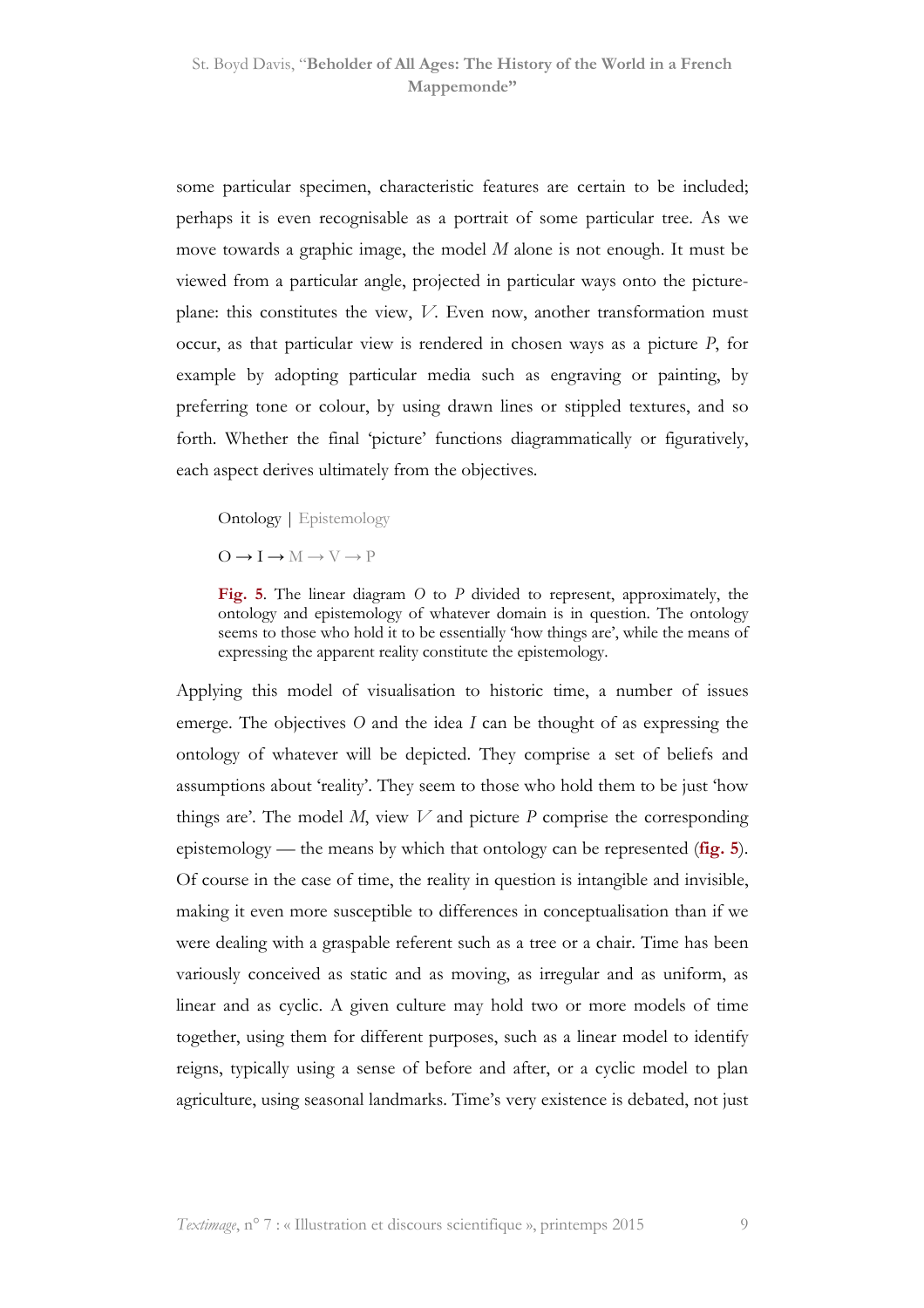in metaphysics but in physics<sup>27</sup>. Both Bergson<sup>28</sup> and Benjamin<sup>29</sup> object to the image of time as a uniform, quasi-spatial container in which events are situated the way buildings are placed along a highway. They see this as the dominant ontology of time, and one that they wish to challenge. More recently, work in the digital humanities has also questioned the 'scientific' ontology of time as too ruler-like, certain and linear to house the uncertainties and subjectivities of humanities scholarship<sup>30</sup>. The question of time's very existence is raised in a different way by  $Gell^{31}$  when he asks whether all cultures do in fact have a model of time: he suggests that while a society may have a model of the relationship between events, between now and the past, between the past and the future, etc., it may not necessarily have a model of time per se at all. In summary, time, even historical time, is not 'out there' in some universally agreed form, waiting to be depicted. It will be conceptualised in particular ways, which will tend to lead to particular representations. In a given culture, a particular ontology will dominate, to the extent that it is largely taken for granted as simply 'how time is.'

It has been suggested by various authors<sup>32</sup> that the eighteenth century is the period when our modern conception of time, as a continuous, uniform space in which events are situated, emerges in mainstream European culture. This is the very spatialisation of time that later offends Bergson and Benjamin.

<sup>&</sup>lt;sup>27</sup> J. Barbour, *The End of Time: the Next Revolution in Our Understanding of the Universe*, London, Weidenfeld and Nicholson, 1999., and L. Smolin, Time Reborn: from the Crisis in Physics to the Future of the Universe, New York, Houghton Mifflin Harcourt, 2013.

<sup>&</sup>lt;sup>28</sup> H. Bergson, Time and Free Will: an Essay on the Immediate Data of Consciousness. Trans. F.L. Pogson, 1913, republished 2001 by Dover, New York.

 $29$  W. Benjamin, On the Concept of History, [1940], Trans. Dennis Redmond 2001. Available on this site (Accessed 9 May 2015).

<sup>&</sup>lt;sup>30</sup> J. Drucker and B.P. Nowviskie, 'Temporal Modelling: Conceptualization and Visualization of Temporal Relations for Humanities Scholarship' ACH/ALLC 2003 Conference, pp. 26-28. Text available as a Word document on this site (Accessed 6 May 2015).

<sup>&</sup>lt;sup>31</sup> A. Gell, The Anthropology of Time: Cultural Constructions of Temporal Maps and Images, Oxford, Berg, 1992, p. 23 passim.

<sup>&</sup>lt;sup>32</sup> D. Feeney, Caesar's Calendar..., Op. cit., p. 8; R. Poole, Time's Alteration: Calendar Reform in Early Modern England, UCL Press, London, 1998, p. 2 and D. Rosenberg, 'Joseph Priestley and the Graphic Invention of Modern Time,' Studies in Eighteenth-Century Culture 36(1), 2007, pp. 55- 103.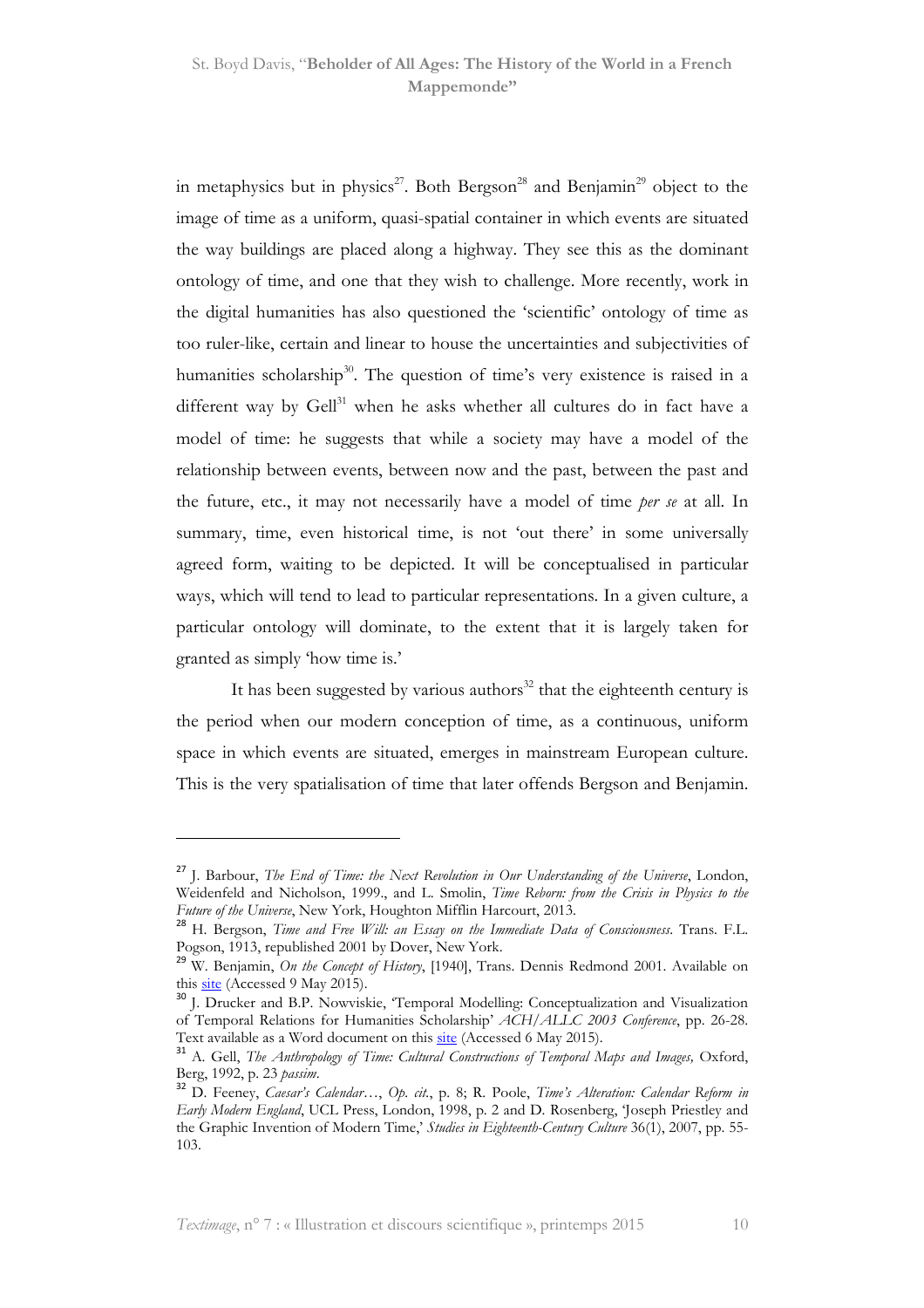Parallel arguments have been made about the earlier emergence of clock time. In the medieval period, the notion of what constitutes an hour shifts from adjusted portions of an unequal day and night to the uniform one-twentyfourths of a day measurable by clocks<sup>33</sup>. The effects of clockwork on thought have been traced in relation to the emergence of capitalism by Mumford<sup>34</sup>, in metaphors of regulation in medieval writing by Mason Bradbury and Collette<sup>35</sup>, in narrative and the emerging novel of the seventeenth century by Sherman<sup>36</sup>, in the emergence of nationality by Anderson<sup>37</sup>, and in eighteenth century cosmology by Bolter<sup>38</sup>, to cite only a few examples. This widely remarked influence of clock mechanism on concepts of passing time offers an immediate warning of the extent to which forms of representation alter the thing they claim to represent. The epistemological tools available have an influence on the ontology (fig. 6). How reality simply seems to be, is altered by the means for representing it.

Sometimes attempts may be made to force a new ontology by redesigning the representation. The rotation of the shadow on a sundial gave the later mechanical clock its rule for being correctly 'clockwise', a sense of correctness which was then exported to the southern hemisphere, even though there the shadow on a sundial turns the opposite way. Such cultural forcing was resisted in 2014 by the regime of Morales in Bolivia, which shifted to 'anticlockwise' clocks to promote non-imposed values<sup>39</sup>, an attempt to reconstrue the epistemology to recover a marginalised ontology.

<sup>&</sup>lt;sup>33</sup> G. Dohrn-van Rossum, History of the Hour: Clocks and Modern Temporal Orders. Trans. Thomas Dunlap, Chicago, University of Chicago Press, 1996, p. 19.

<sup>&</sup>lt;sup>34</sup> L. Mumford, *Technics and Civilization*, New York, Harcourt, Brace & Co., 1934, pp. 12-18.

<sup>&</sup>lt;sup>35</sup> N. Mason Bradbury and C.P. Collette, 'Changing Times: the Mechanical Clock in Late Medieval Literature,' The Chaucer Review 43(4), 2009, pp. 351-375.

<sup>&</sup>lt;sup>36</sup> S. Sherman, Telling Time: Clocks, Diaries, and English Diurnal Form, 1660–1785, Chicago, University of Chicago Press, 1996.

<sup>&</sup>lt;sup>37</sup> B. Anderson, Imagined Communities: Reflections on the Origin and Spread of Nationalism (Revised and extended. ed.), London, Verso, 1991.

<sup>&</sup>lt;sup>38</sup> J.D. Bolter, *Turing's Man: Western Culture in the Computer Age*, Chapel Hill, University of North Carolina Press, 1984.

<sup>&</sup>lt;sup>39</sup> S. Jones and S. Shahriari, 'Bolivia turns back the clock in bid to rediscover identity and "southernness"', The Guardian, 25 June 2014.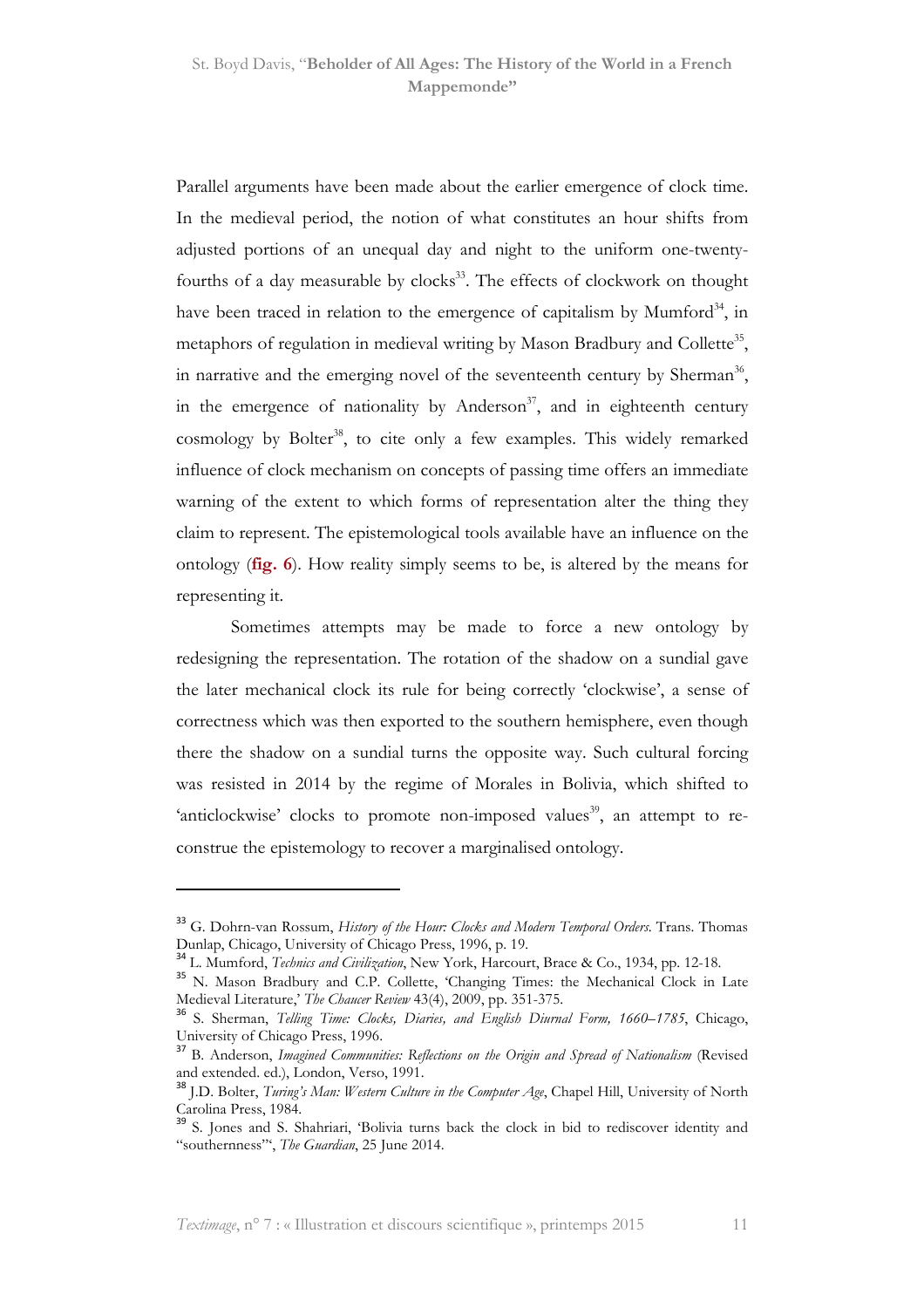$O \rightarrow I \rightarrow M \rightarrow V \rightarrow P$ 

 $O \leftarrow I \leftarrow M \leftarrow V \leftarrow P$ 

l

One aspect of the ontology of 'all' time that remained more or less constant throughout the period under discussion was its estimated overall duration of 6,000 years, despite the many controversies over the details — 'that learned Noise and Dust of the Chronologist' as Locke termed it<sup>40</sup>. The order of magnitude was hardly ever in doubt. Soon however a number of disturbances would occur. Growing awareness of the antiquity of continuous Chinese civilisation would undermine confidence in the West's claims over the totality of history. The theories of Hutton and others would push the origins of the Earth back by thousands, and later millions, of years. The new model of 'all time' would force changes to the representation of universal histories: at the most basic level, it simply became impossible to map time linearly to a reasonable number of engraved sheets. Fortunately for Barbeau and his contemporaries, all of time was still of a just-manageable scope, best illustrated by the Chronographie ou Description des Tems of Barbeu-Dubourg<sup>41</sup> which mapped on a linear scale all time from the Creation using 16.5 metres of paper. Finally, a further disturbance, of particular significance to French chronographers, would be the resetting of the origin of the calendar to a new Year 1 during the Revolution<sup>42</sup>. In this connection, McCallam<sup>43</sup> points out the political weight attached to new forms of measurement at this period, including the conscious

Fig. 6. The technologies and traditions bound up in the epistemology of a domain in turn affect its ontology. The understanding of how 'things really are' is altered by the means of representation.

<sup>&</sup>lt;sup>40</sup> J. Locke, Some Thoughts Concerning Education, London, Churchill, 1693, p. 217. British Library General Reference Collection 1030.f.1.(3).

<sup>41</sup> J. Barbeu-Dubourg, Chronographie ou Description des Tems (Chronography or Depiction of Time), Paris, 1753, explanatory booklet and chart. Available on Gallica (Accessed 9 May 2015). Barbeu-Dubourg used the term Chronographie, which has had a variety of meanings, to differentiate his visual approach from text-dominated *Chronologie*, a distinction continued in the present article.

<sup>&</sup>lt;sup>42</sup> M. Shaw, *Time and the French Revolution: a history of the French Republican Calendar, 1789-Year* XIV, Martlesham, Boydell & Brewer, 2011.

<sup>&</sup>lt;sup>43</sup> D. McCallam, 'Metrology: the Body as Measure in Les Liaisons Dangereuses,' Eighteenth-Century Fiction 27(1), 2014, pp. 83-104.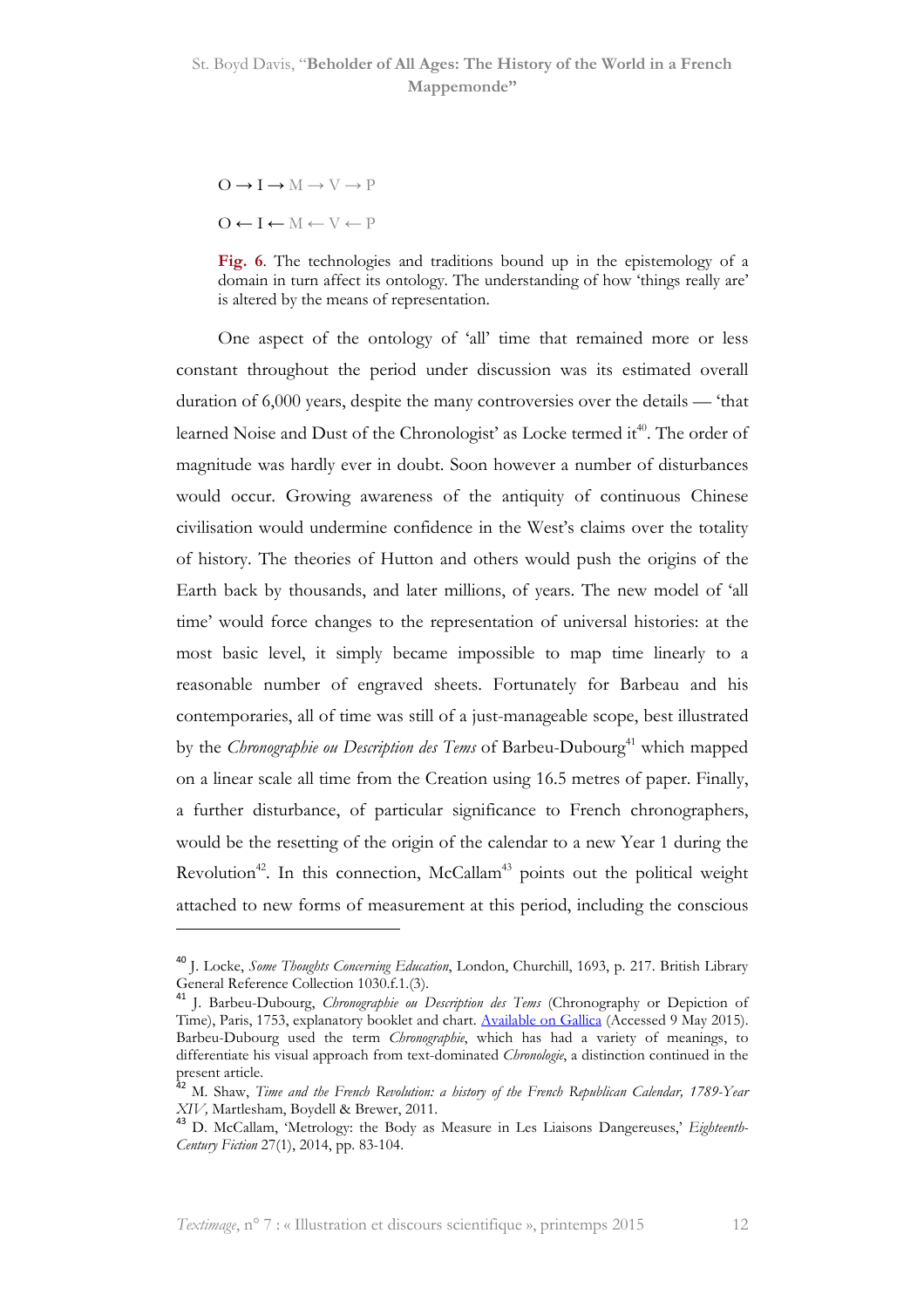modernism of the shift to new forms of mensuration in the eighteenth century, set against the inherited arbitrariness of seigneurial measures. This increased emphasis on uniform measurement is at one with the increased admiration, generally in radical circles, for mechanism and mechanical metaphors<sup>44</sup>.

#### Homogeneous, empty time

 $\overline{a}$ 

The conceptualisation of Time as uniform and dimensioned in ways that are analogous to Space can be traced to the Cartesian conception of number as mappable to a line — a number-line — and to space when extended over two or more dimensions. The writings of Descartes, particularly the Compendium Musicae of 1619, are suffused with the ideas of clear representation, of grasping magnitudes at a glance, and specifically of linelengths which correspond to number<sup>45</sup>. In the posthumous Regulae of  $1684$  we find Descartes claiming that there is a graphical equivalent to any variable quantity: 'the infinite multiplicity of figures is sufficient for the expression of all the differences in perceptible things<sup>46</sup>. Once number takes the form of a dimensioned line in the seventeenth century, time follows. Eighteenth-century writers wrote enthusiastically of the novel Newtonian shift to seeing time as a dimension: 'absolute, true, and mathematical<sup>47</sup>. D'Alembert's article on chronology for the *Encyclopedie* opens with the quotation: In tempore, dit Newton, quoad ordinem successionis, in spatio quoad ordinem situs locantur universa ('All things, said Newton, are placed in time as to order of succession; and in space as to order of situation<sup>48</sup>) which could be a model for Barbeau's *mappemonde*.

<sup>&</sup>lt;sup>44</sup> S. Boyd Davis, 'Time Machines. Technology and the "Death of Art History",' Proceedings of the 26th Conference of Computers and the History of Art (CHArt), British Computer Society, London, 10-11 November 2010, ed. A. Bentkowska-Kafel and T. Cashen. PDF document available on this site (Accessed 9 May 2015).

<sup>45</sup> S. Gaukroger, *Descartes: an Intellectual Biography*, Oxford, Clarendon Press, 1995.

<sup>46</sup> Quoted in S. Gaukroger, *Descartes: an Intellectual Biography*, Op. cit., p. 162.

<sup>&</sup>lt;sup>47</sup> I. Newton, *Mathematical principles of natural philosophy* (Philosophae Naturalis Principia Mathematica), Book 1, Scholium, Symonds, London, 1687 (1803). British Library General Reference Collection, 958.c.25.

<sup>&</sup>lt;sup>48</sup> J. le R. d'Alembert, 'Chronologie', in Encyclopédie ou Dictionnaire raisonné des sciences, des arts et des metiers, 28 vols, Paris, Braisson, David, Le Breton, Laurent and Durand, 1753, vol. 3,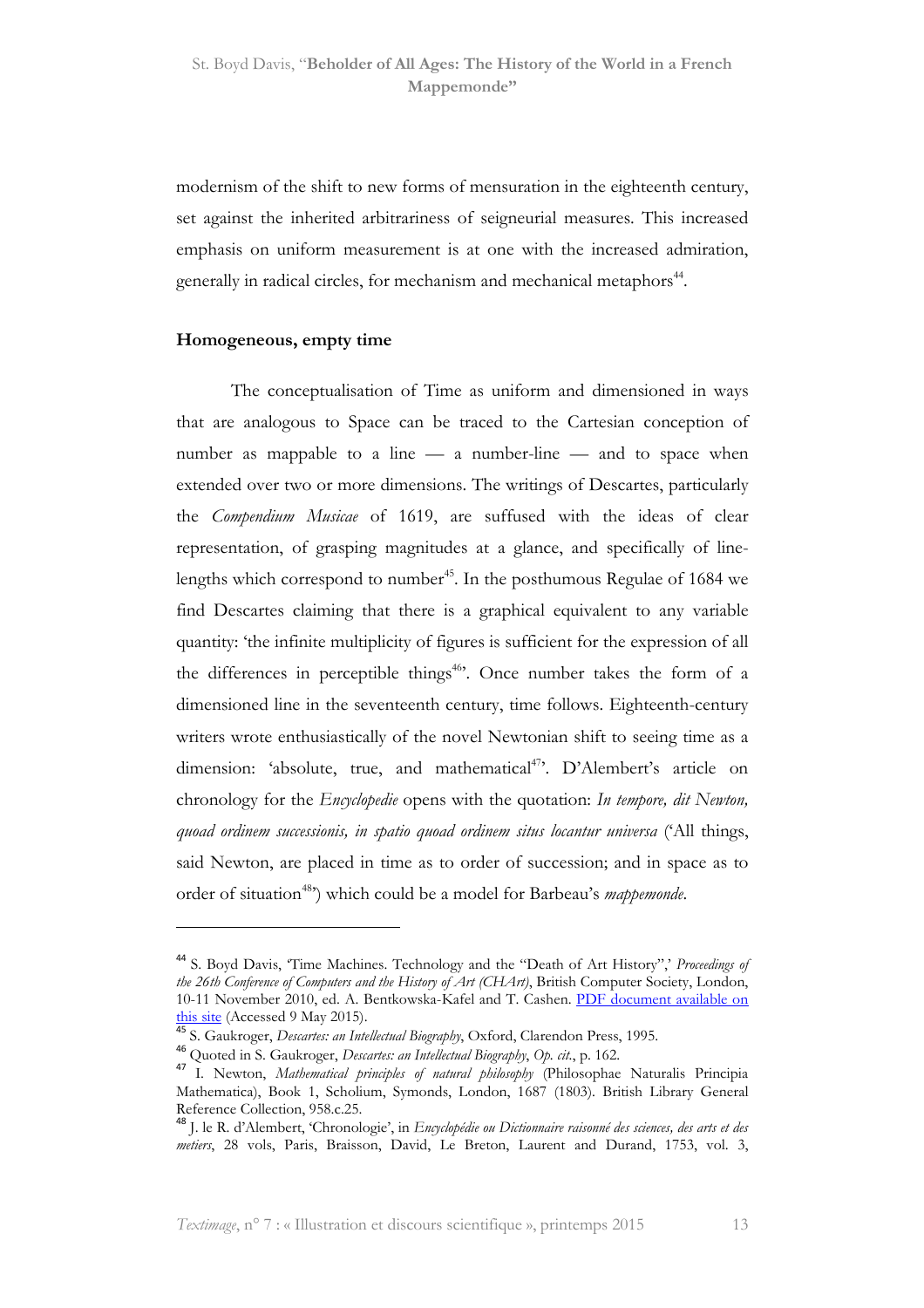If the ontology of time increasingly proposed a continuous, uniform dimension or space, the old typographic tradition could be seen as too dependent on the discrete chunks of the paragraph, the table and the page for its expression. Figurative metaphorical depiction was an even less appealing option, dealing hardly at all in dimensions but in symbolic loci. Yet a readymade solution was at hand: geography, and its visual representation cartography. It offered visual metaphor, now readily transferrable from space to time. All around lay the desirable visual achievements of cartography in the form of instruments, globes, charts and atlases. Expertise, materials, and production systems already existed within the cartographic profession and associated trades, just waiting to be adapted to the domain of historical time. Once time is considered as spatialised, or at least analogous to space, the epistemological apparatus of global space — geography and its visualisation cartography — are perhaps inevitably called upon to represent it. And if time is routinely spatialised in this manner, then time even in the abstract comes to take on the spatialised character derived from those representations: the ontology is altered.

Yet cartography potentially yielded two alternative forms of expression. It could on the one hand be conceived as a *depiction* of territory. To this category belongs the map as a portrait of geographical features — as seen in Martignoni's *Imago Romani Imperii* (fig. 3). The author's explanation for this chart, first rehearsed in the  $Saggia^{49}$  and then expanded in two parallel works, the Explication<sup>50</sup> and Spiegazione<sup>51</sup>, dealing with chronologies of France and England and of Italy and Germany respectively, makes several strong claims for visualisation, including the opportunity to see a large extent of history in summary (voir en abrégé), to interrogate the chart in three different ways (avec un

pp. 390–400, on p. 390. Available on the site of the ARTFL Encyclopédie Project (Accessed 9 May 2015).

<sup>&</sup>lt;sup>49</sup> G.A. Martignoni, Saggio di un'Opera di Nuova Invenzione Intitolata l'Immagine dell'Imperio Romano, Rome, Rossi, 1717.

<sup>&</sup>lt;sup>50</sup> G.A. Martignoni, Explication de la Carte Historique de la France et de l'Angleterre, Op. it.

<sup>&</sup>lt;sup>51</sup> G.A. Martignoni, Spiegazione della Carta Istorica dell'Italia, e di Una Parte della Germania, Rome, Rossi, 1721.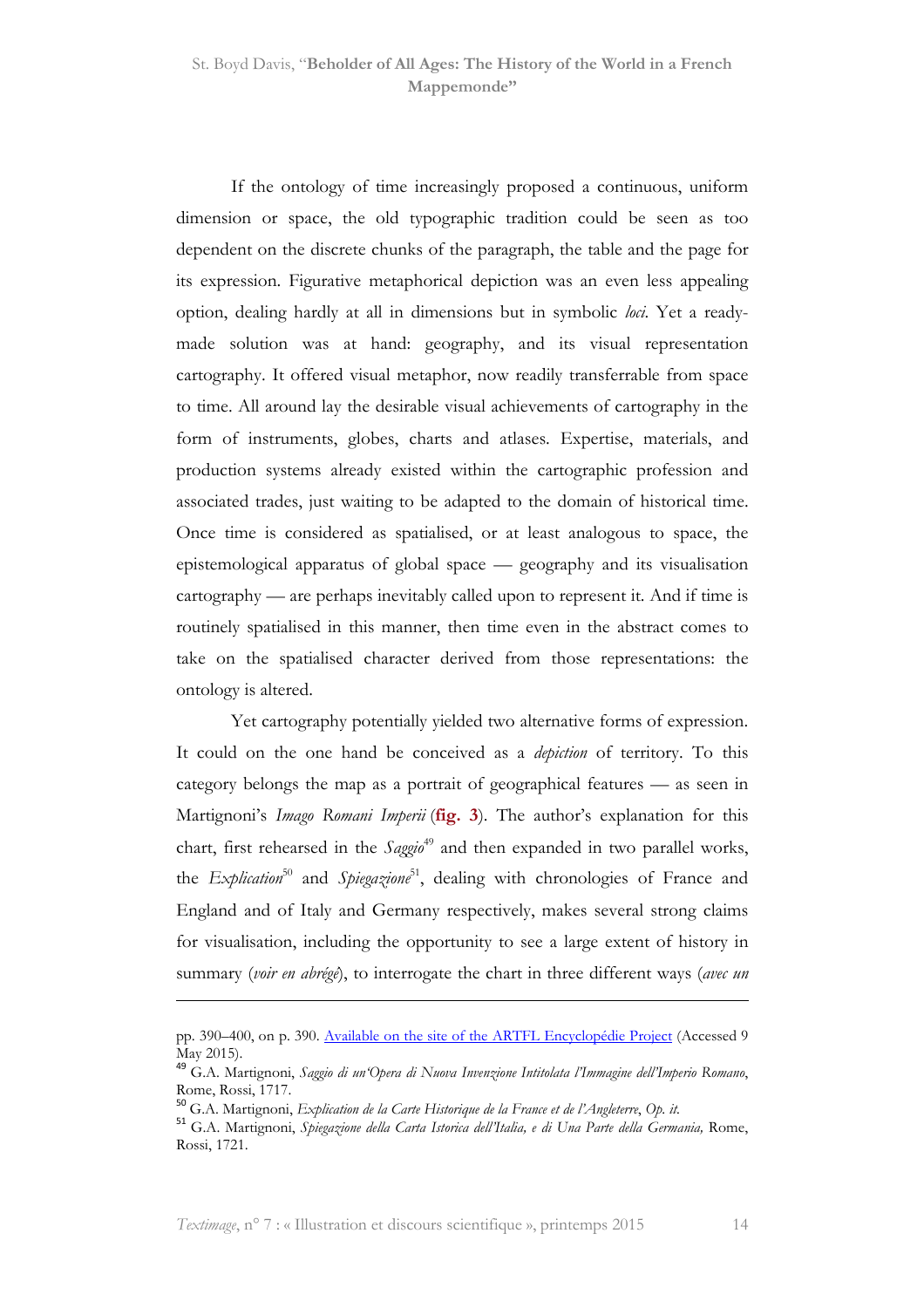triple moyen d'apprendre les histoires), to take pleasure from its use (qui puisse faire plaisir à l'esprit), and to unburden the memory (soulager la mémoire). As one would expect on looking at the chart, the explanations make repeated calls upon the metaphor of rivers of time, which are used to represent the ideas of the beginning, growth, diminution, end and extent (l'origine, l'accroissement, la diminution, la fin, la grandeur) of kingdoms and regimes. In Martignoni's Imago, each of these characteristics is *depicted*, as though each were an aspect of a river snaking through a terrain.

Alternatively, rather than borrowing cartography's pictorial aspects, its emphasis on mensuration and its representational codes could be rethought for the purpose of mapping time, as Barbeau did in 1750.

### Barbeau de la Bruyère and the dimensions of time and space

Rosenberg<sup>52</sup> writes persuasively on the significance and influence of Joseph Priestley's 1765 Chart of Biography<sup>53</sup> and 1769 New Chart of History<sup>54</sup>. Certainly, Priestley in the *Chart of Biography* seems to have been the first to use a drawn or printed line consistently to represent the lifetime of each individual — a clear shift to a view of time as continuous and susceptible to arithmetic mapping, with no significant figurative element. Time, Priestley argues, has a natural fit with the idea of a line<sup>55</sup>. But a claim can also be made for Barbeau as a pivotal figure in the emergence of modern visualisation. We know that Priestley was influenced by Barbeau's chart, though he may only have known its pirated English version by Jeffreys, who described his own publication as 'done from the French with considerable improvements<sup>556</sup>. When Priestley first

 $52$  D. Rosenberg, 'Joseph Priestley and the Graphic Invention of Modern Time', Op. cit.

<sup>53</sup> J. Priestley, A Chart of Biography, London, n.p., 1765. British Library General Reference Collection 611.l.19.

<sup>54</sup> J. Priestley, A New Chart of History, London, Johnson, 1769. British Library Cartographic Items Maps \*999.(137).

<sup>&</sup>lt;sup>55</sup> J. Priestley, *A Description of a Chart of Biography*, Warrington, n.p., 1764, pp. 5-7. British Library General Reference Collection 10604.aa.11.

 $56$  T. Jeffreys, A Chart of Universal History, etc. (Done from the French with considerable improvements), London, Thomas Jeffreys, 1750. British Library General Reference Collection 9005.i.4.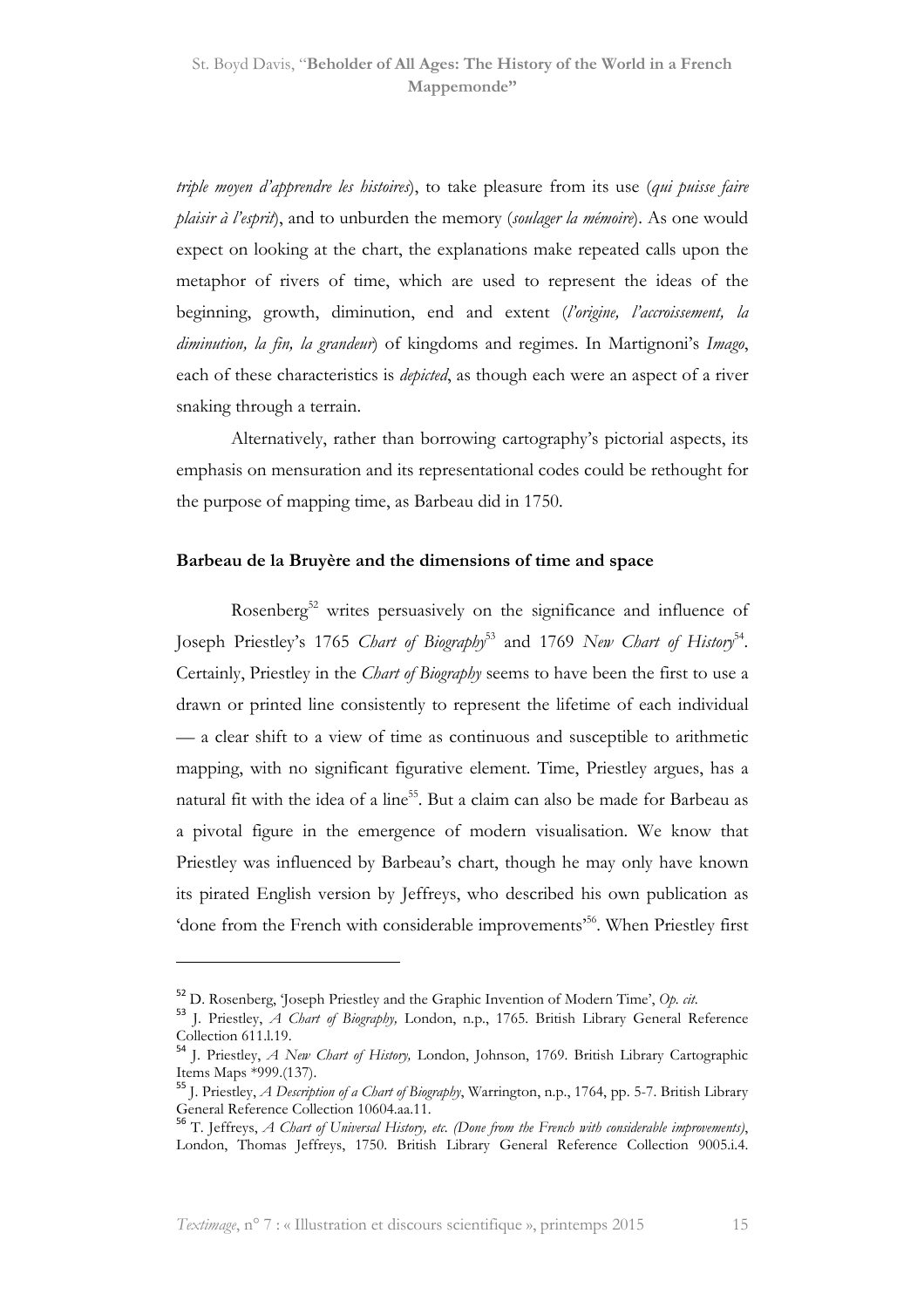saw Barbeau/Jeffreys' chart, he objected to the mapping of both time and geography to a single two-dimensional surface (Priestley  $1764.8$ )<sup>57</sup>, preferring the linear simplicity of his own *Chart of Biography*, but a few years later when he created his own New Chart of History, he used one dimension for time and the other for place just as Barbeau had done. He claimed its superiority over Barbeau/Jeffreys' chart in terms of exactness, use of colour and of scale, choice of the direction for time (lateral rather than vertical), and his selection of historical events for inclusion<sup>58</sup>. Nevertheless, Priestley agreed that 'the general plan of the French chart is excellent', and suggested that 'it is past all dispute that a few minutes' inspection of that chart will give a person a clearer idea of the rise, progress, extent, revolutions and duration of empires than he could possibly acquire by reading'<sup>59</sup> — a strong claim for the newfound power of this form of visualisation.

Barbeau was the son of a timber-merchant, who from the age of five exhibited a prodigious memory. He was described by a contemporary as une bibliothèque vivante (a walking library)<sup>60</sup>. Hérissant's short obituary claims that as a child Barbeau would hide at the top of the woodpiles in his father's yard in order to read free of the attentions of his mother, who wanted him to continue in the family business. Fortunately he acquired some education at the college that faced the timber-yard, enabling him to progress to the Collège Mazarin<sup>61</sup>. Throughout his life he was apparently unable to fully develop his talents as a result of working on other authors' publications to make a living. Deberre repeats a story that Barbeau's work on the five-volume Bibliothèque Historique de

Barbeau did not agree with these improvements, objecting that the colours 'have been changed in such a way that they mean nothing and have no system' (on a changé les Couleurs, de façon qu'elles ne désignent plus rien,  $\dot{\mathcal{O}}$  qu'il n'y a point de système) and that his name did not appear). Barbeau de la Bruyère, Explication Générale de la Mappemonde Historique, Op. cit. on p. 331 footnote.

<sup>57</sup> J. Priestley, A Description of a Chart of Biography, Op. cit.. p. 8.

 $58$  J. Priestley, A Description of a New Chart of History, London, Johnson, 1770. British Library General Reference Collection 304.d.27.

<sup>59</sup> J. Priestley, A Description of a Chart of Biography, Op. cit.. pp. 5, 7.

<sup>60</sup> L.T. Hérrisant, Notice Historique sur la Vie et les Ouvrages de M. Barbeau de la Bruyere, Mort en 1781, (adapted from his article for the Mercure de France. Nº 4. 26 Janvier 1782), Paris, 1782,

p. 8. John Rylands Library Richard C. Christie Printed Collection 46 d 17 (14).<br><sup>61</sup> L.T. Hérrisant, N*otice Historique sur la Vie…, Op. cit.* p. 2.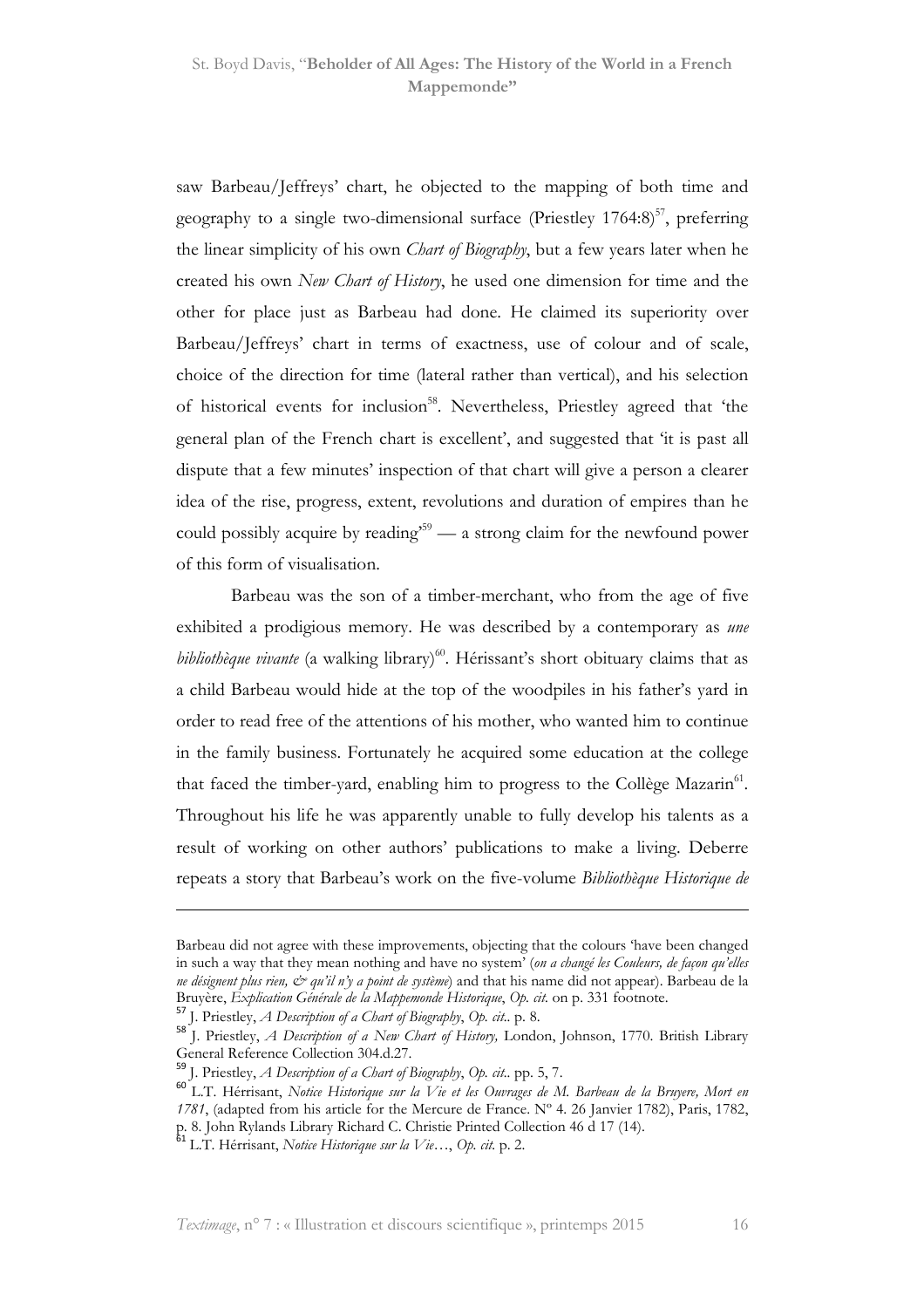la France, nominally edited only by de Fontette, caused his death from exhaustion<sup>62</sup>. He was described as un savant trop peu connu (a scholar too little known) a state of affairs attributed to sa modestie genereuse (his generous modesty)<sup>63</sup>.

Originally attracted to the Church, Barbeau's tastes shifted to geography and history in Holland, which he first visited in 1735, spending over 15 years there and apparently admiring the hard-working tradition of the people<sup>64</sup>. From there he brought to Paris several charts that were of use to  $M$ . Bouache de l'academie des sciences (Philippe Buache, 1700-1773). He is said to have lived with Buache for about twenty-three years, which would have given him ample opportunities to observe many aspects of cartography $65$ . Buache was a member by marriage of the Delisle cartographic dynasty<sup>66</sup>, chief hydrographer to the state, premier géographe du roi, and a defender of mapmaking against the twin pressures of cost-cutting and plagiarism. No doubt Barbeau studied both finished maps and the arts of cartographic engravers in his time there. It is claimed that Barbeau was the author of the erudite parts of Buache's works<sup>67</sup>. Hérissant goes so far as to suggest that Barbeau was the major contributor to several works for which the state-funded Buache was famed (on doit à la mémoire du Savant modeste la justice de déclarer qu'il a eu la plus grande part aux différens Ouvrages qui ont fait la réputation du Savant pensionné) $^{\rm 68}.$ 

Barbeau is thus strongly connected to cartographic practice, and might well, on mapping historic time to the page, have adopted the pictorial approach from cartography favoured by Martignoni. However, he interpreted cartography in a very different way. His chart in fact connects the new

<sup>62</sup> E. Deberre, La Vie Littéraire à Dijon au XVIIIme siècle, Paris, Picard, 1902, p. 186.

<sup>63</sup> L. T. Hérissant, Notice Historique sur la vie…, Op. cit., pp. 1, 3.

<sup>64</sup> Ibid., p. 2.

<sup>65</sup> Ibid., p. 2.

<sup>&</sup>lt;sup>66</sup> M. S. Pedley, The Commerce of Cartography: making and marketing maps in eighteenth century France and England, Chicago, University of Chicago Press, 2005, p. 110.

<sup>&</sup>lt;sup>67</sup> L. P. de Bachaumont, M-F. Pidansat de Mairobert, B-F-J. Mouffle d'Angerville, Mémoires Secrets pour servir à l'histoire de la République des Lettres en France, Volume 20, London, John Adamson, 1783, on p. 48.

 $^{68}$  L.T. Hérrisant, Notice Historique sur la Vie..., Op. cit., p. 3.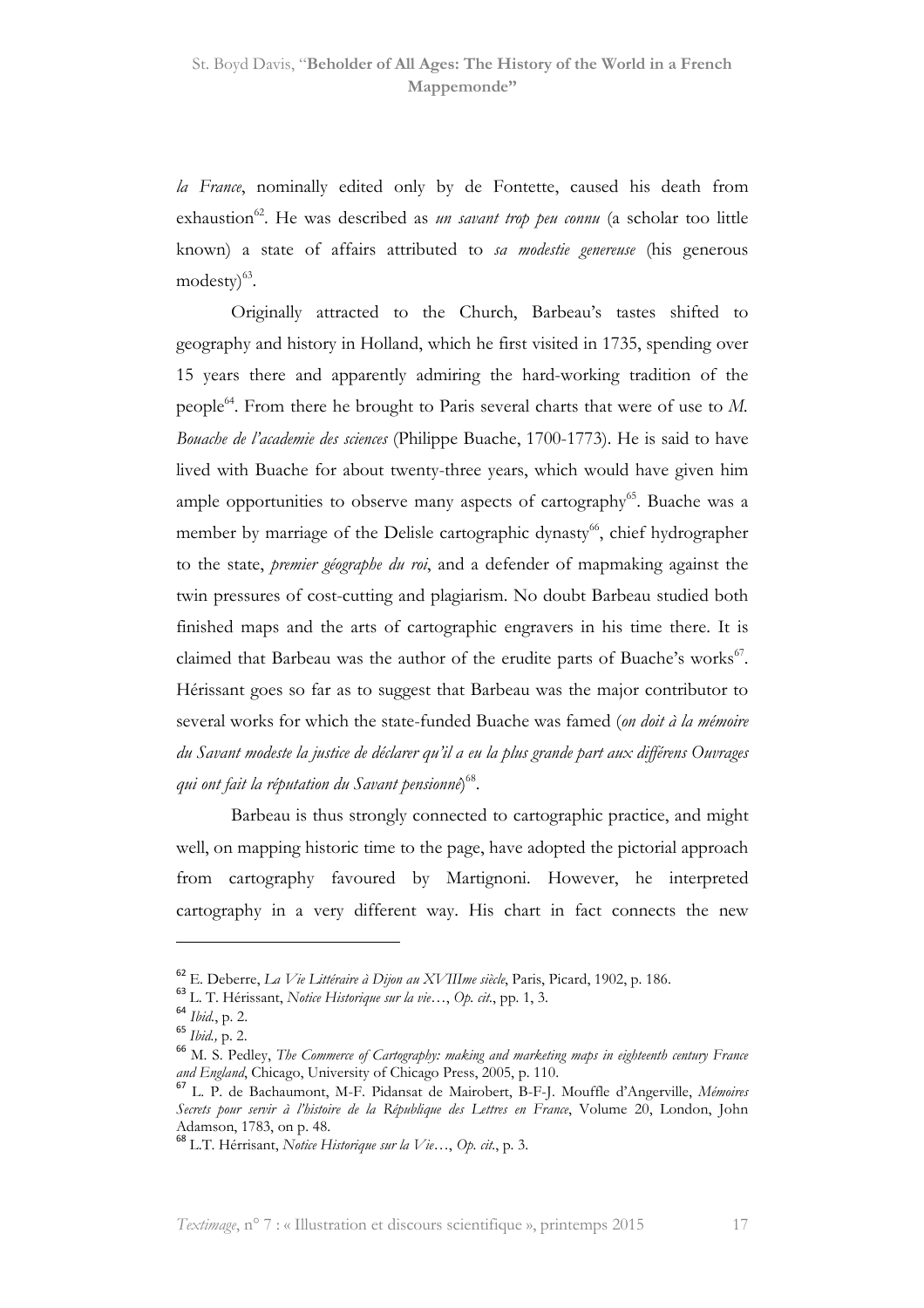cartographic fashion to the old typographic tradition, though he modifies both significantly. He assisted, after the death of the Abbé Lenglet du Fresnoy in 1755, in re-editing the latter's Tablettes Chronologiques, traditional tabular books of historic chronology published in  $1763^{\circ}$  and  $1778^{\circ}$ , and must have been familiar with two earlier publications by Lenglet, the 1729 Méthode pour étudier *l'Histoire*<sup>71</sup> and the accompanying *Tables Chronologiques*<sup>72</sup>, which appeared when Barbeau was nineteen. The four folio sheets of Lenglet's Tables together comprise a matrix of roughly synchronised columns of dates, two sheets for dates before the birth of Christ, and two for dates after. They distribute kingdoms by column, and dates by row, with the earliest dates at the top. Lenglet claims that his is une méthode que je présente autant aux yeux qu'à l'esprit (a method that I present as much to the eyes as to the intellect)<sup>73</sup>, which suggests a striking visual design, though in fact the layout harks back to the many tabular, typographic productions of earlier years. In particular, the widths of the columns are more or less arbitrary, being dictated by the amount of information they need to contain, and the vertical intervals are not arithmetic, simply listing one event after another regardless of the time elapsing between. Barbeau would subtly but significantly rework this design on a more rigorous, a more arithmetic, basis, true to both aspects of his own description: 'ordre  $\mathcal{O}^*$ *précision*' (order and precision)<sup>74</sup>.

<sup>&</sup>lt;sup>69</sup> N. Lenglet du Fresnoy, Tablettes chronologiques de l'Histoire Universelle, Paris, 1763. British Library General Reference Collection 592.a.24. and 592.a.25.

<sup>&</sup>lt;sup>70</sup> N. Lenglet du Fresnoy, Tablettes chronologiques de l'Histoire Universelle. Nouvelle édition, ... augmentée par J. L. Barbeau de la Bruyère. Paris, 1778. British Library General Reference Collection 681.a.16. and 303.c.19.

<sup>&</sup>lt;sup>71</sup> N. Lenglet du Fresnoy, Méthode pour étudier l'histoire. Nouvelle edition, 4 vols., Paris, Gandouin, 1729, Vol. 1, p.108. Available online on Gallica (Accessed 9 May 2015).

<sup>72</sup> N. Lenglet du Fresnoy, Tables Chronologiques de l'Histoire Universelle, Paris, Gandouin, 1729. British Library General Reference Collection 747.c.22.(2.) [incorrectly catalogued as Tablettes; should be *Tables*].<br><sup>73</sup> N. Lenglet du Fresnoy, *Méthode pour étudier l'histoire. Nouvelle edition, Op. cit.. <u>Available online</u>* 

on Gallica (Accessed 9 May 2015).

<sup>74</sup> J. L. Barbeau de la Bruyère, Mappe-Monde Historique, ou Carte Chronologique, geographique et généalogique des États et Empires du Monde, Paris, 1750. British Library Maps K.Top.4.46.2. Explanatory rubric on the chart.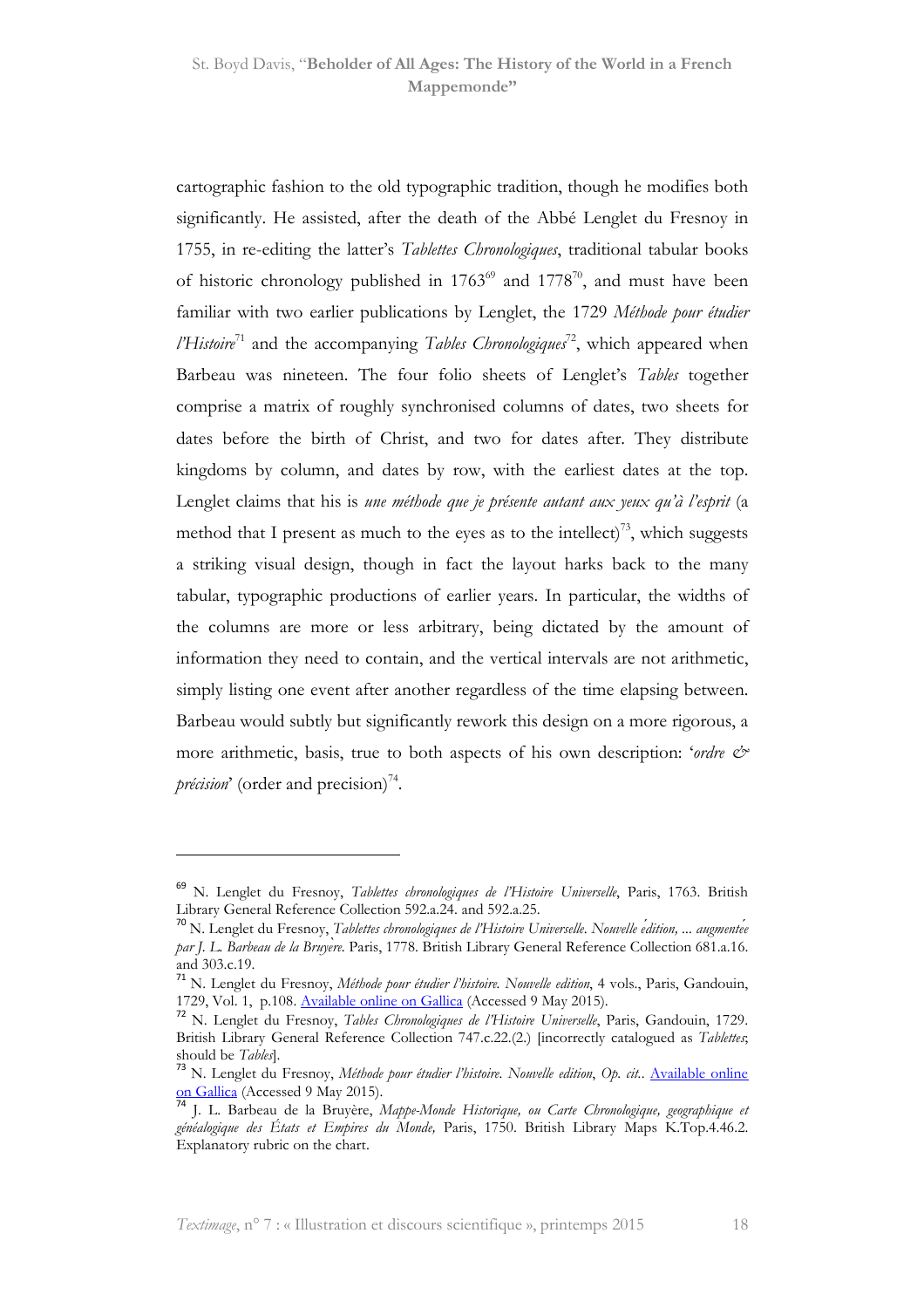In 1750 Barbeau produced his Mappemonde, described later as a carte ingénieuse & vraiment nouvelle, où il a su réunir en un seul systême la géographie, la chronologie  $\mathcal{Q}$  l'histoire (an ingenious and truly new chart in which he knew how to unite, within a single system, geography, chronology and history)<sup>75</sup>. Although Barbeau's design is entitled Mappemonde, it is clearly not an ordinary map and indeed his *Explication* immediately asserts, as Lenglet also had done, that for a historian to be familiar with geography is a prerequisite. For that purpose he recommends maps by Delisle and Buache<sup>76</sup>. There was a long tradition, dating back at least to Chytraeus in 1563, of regarding chronology and geography as the two 'eyes of history'<sup>77</sup>, a tradition explicitly referenced by Barbeau who erroneously attributes its origin to  $Cicero^{78}$ , After a *court* préliminaire (short preparation) in geography, one is ready to make use of the Mappe-monde. Barbeau immediately establishes the principle on which the chart is constructed:

1º. Les Divisions Géographiques, marquées au haut de la Carte avec les noms des Pays, & continuées jusqu'au bas par des Lignes perpendiculaires. Ces Divisions forment ainsi pour chaque Pays une Colomne, où se voient indiqués les Evenemens principaux,  $\mathcal{O}^*$  les Révolutions, depuis les premières Peuplades faites après le Déluge jusqu'à présent. 2º. Les Divisions Chronologiques (qui ont rapport aux Temps ou aux Années) tracées par des Lignes horizontales, qui partent des chiffres marqués aux deux côtés de la Carte; laquelle est divisée de cette seconde manière par longues Bandes, selon les espaces de Temps ou de Siécles.

1st. The Geographic Divisions, indicated at the top of the Chart by the names of Countries, and continued down to the bottom of the Chart by perpendicular Lines. These divisions form thus for each Country a Column in which can be seen marked the principal Events and Revolutions, from the first Tribes created after the Flood down to the present time.

2nd. The Chronological Divisions (which relate to Ages or to Years) marked by horizontal Lines springing from the numbers shown on two sides of the Chart;

<sup>&</sup>lt;sup>75</sup> L. P. de Bachaumont, M-F. Pidansat de Mairobert, B-F-J. Mouffle d'Angerville, Mémoires Secrets pour servir à l'histoire de la République des Lettres en France, Op. cit., p. 47.

<sup>76</sup> J. L. Barbeau de la Bruyère, Explication Générale de la Mappemonde Historique, Op. cit., p. 7.

 $77$  S. Boyd Davis, 'May not duration be represented as distinctly as space? – geography and the visualisation of time in the early eighteenth century,' Op. cit., p. 121.

<sup>&</sup>lt;sup>78</sup> Barbeau de la Bruyère, Explication Générale de la Mappemonde Historique, Op. cit., p. 5.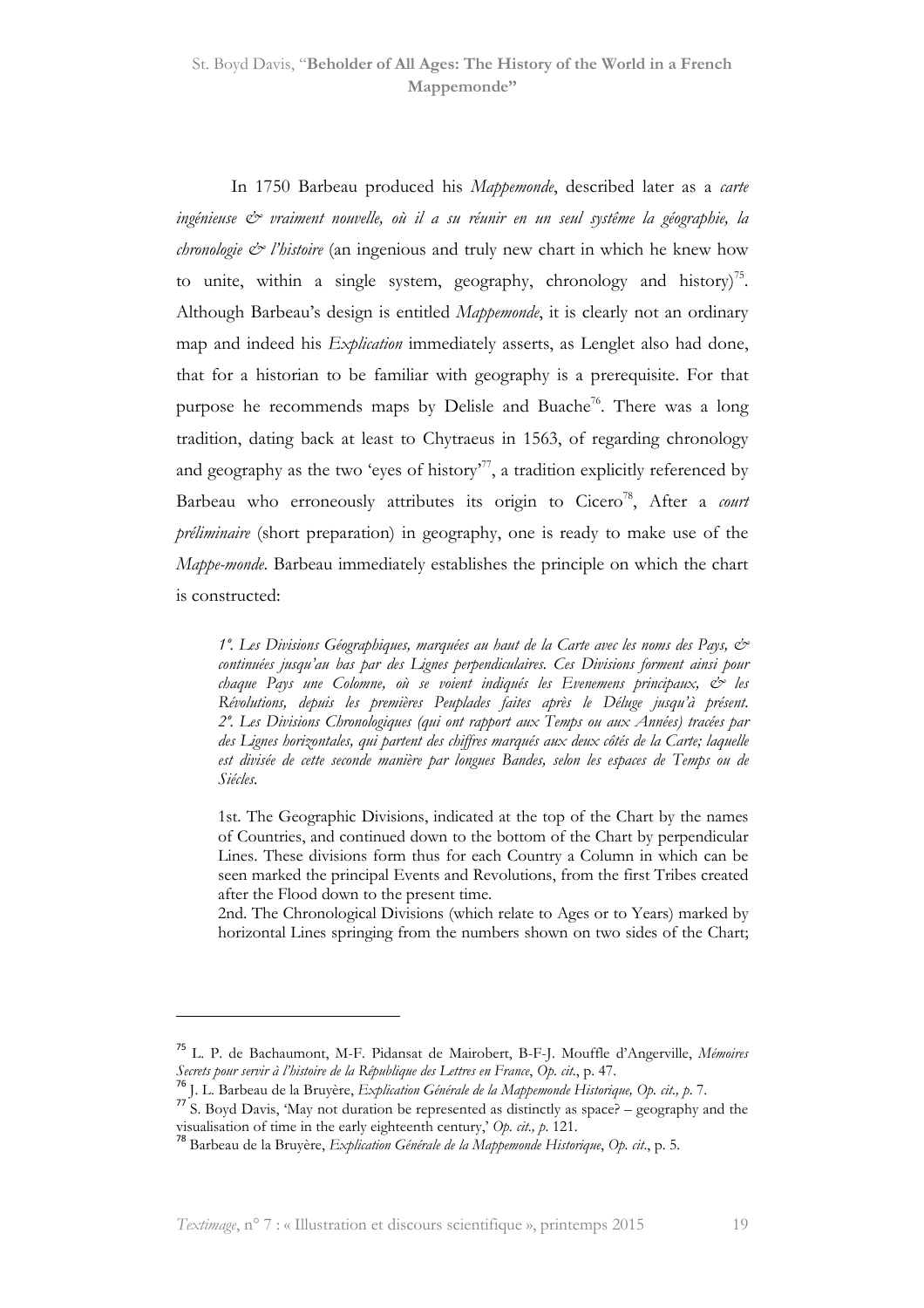which is thus divided a second time by long Bands, corresponding to the spaces of Time or of Centuries<sup>79</sup>.

The phrase *espaces de Temps* is noteworthy. Time is now space, and the whole chart captures in two dimensions la Géographie & la Chronologie, c'est-â-dire, la Science des Lieux  $\mathcal{O}$  la Science des Temps (Geography and Chronology; which is to say, the Knowledge of Places and the Knowledge of Dates)<sup>80</sup>. On reading Barbeu's Explication an important difference from Lenglet's Tables stands out: the emphasis on measurement. Though Barbeau does not say so explicitly, we are essentially dealing with a coordinate space. When describing the representation of each regime, he makes clear that the width shows the region's extent, and the height the duration (La largeur marque son étendue,  $\dot{\mathcal{O}}$  la hauteur sa durée)<sup>81</sup>. He emphasises the underlying geographic basis: la Géographie de tous les Ages en étant comme la bas & en déterminant toutes les Colomnes, il ne peut y avoir d'interruption. Comme chaque Pays a été habité depuis les premières Peuplades faites après le Déluge, les Dominateurs n'ont point manqué: ils ont seulement changé (since the Geography of all Ages serves as foundation and determines every Column, there can be no interruption. As each Country has been inhabited since the first Peoples created after the Flood, Rulers have never been wanting: they have simply changed)<sup>82</sup>. The result is that every point on the surface has a meaning, indicating in context both geographic and temporal extents, which are treated as essentially similar phenomena.

Like the earlier Martignoni, Barbeau suggests that — his design being visual rather than textual — it supports more than one form of interrogation.

 $79$  Ihid.

<sup>80</sup> Ibid., pp. 5-6.

<sup>81</sup> Barbeau later confesses that the 'extent' is actually also affected by the relative importance of the geographic entities, which he excuses on the grounds of the very different amounts of data: Cependant il est bon d'avertir, que si l'Europe occupe dans cette Carte plus d'étendue que l'Afrique & l'Amérique, qui sont dans la réalité plus grandes qu'elle; c'est qu'on ne la considère ici que selon ce qui est connu de son Histoire, dont on a beaucoup de monumens, au lieu qu'on en a peu sur l'Afrique & l'Amérique (However, it is right to note that, if Europe in this Chart occupies a greater extent than Africa and America, which in fact are far larger than it, it is because it is considered here only in terms of what is known of its History, of which there are many memorials, while there are very few of Africa and America), Barbeau de la Bruyère, Ibid., p. 7.

 $82$  *Ibid.*, p. 37.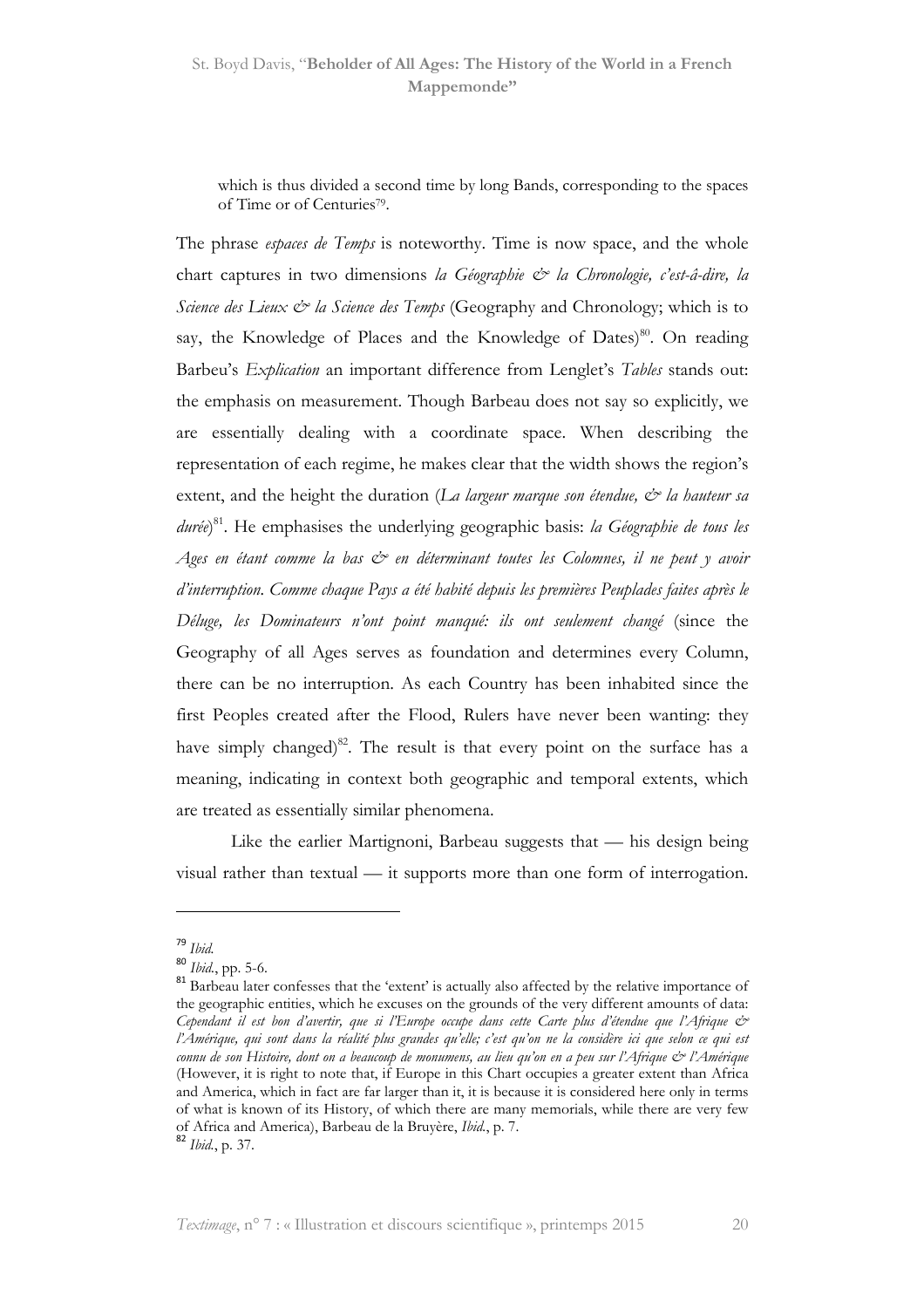He cites Biblical authority (Acts 17:26) for his combining genealogy (which in fact appears hardly at all), time and geography<sup>83</sup>. He rather undermines his claim for the primacy of the visual by providing long narrative explanations of various histories traceable in the *Explication*. Some of this narrative is genuinely explicatory, enabling best use of the chart by a detailed walk-through of two columns, those for France and Spain. Downwards investigation of the changes in each of those two kingdoms over time is described in detail, and then Les autres peuvent se suivre de même, pour remarquer les Révolutions de chaque Pays, depuis les plus anciens Temps, jusqu'à présent. (The others can be followed in the same fashion, to discover the Revolutions in each Land, from the most ancient Times to the present.) $84$ . As expected, the chart may also be explored horizontally: En suivant une des Lignes horizontales d'un bout à l'autre, on voit l'état de tous les Pays du Monde dans chaque Siécle, ou dans une certain Période de Temps; par exemple à la Naissance de J.C. (Following one of the horizontal lines from one end to the other, we see the condition of every Country in the World in each Century, or at a particular Period in time; for example, at the Birth of Christ)<sup>85</sup>

Barbeau confronts the problem that, while on the globe countries may have multiple neighbours, in his chart the two-dimensional disposition has necessarily been compressed into a single dimension: Un Pays dans un Plan Géographique, confine quelquefois avec quatre ou cinq. Dans ce Plan il ne peut avoir que deux Voisins, l'un à droite  $\dot{\mathcal{O}}$  l'autre à gauche. Il a donc fallu opter,  $\dot{\mathcal{O}}$  mettre aux deux côtés d'une Colomne les Peuples voisins qui ont eu des liaisons fréquentes, ou de plus grands traits historiques communs. (A Country in a Geographical Map shares its borders sometimes with four or five others. In this Chart it can have but two Neighbours, one to its right and one to the left. We have therefore been obliged to place on either side of each Column the neighbouring Peoples with which it has had frequent relations, or the strongest historical connections)<sup>86</sup>.

<sup>&</sup>lt;sup>83</sup> Ibid., p. 14.

 $84$  *Ibid.*, p. 12.

 $85$  *Ibid.*, pp. 12-13.

<sup>86</sup> Ibid., p. 19.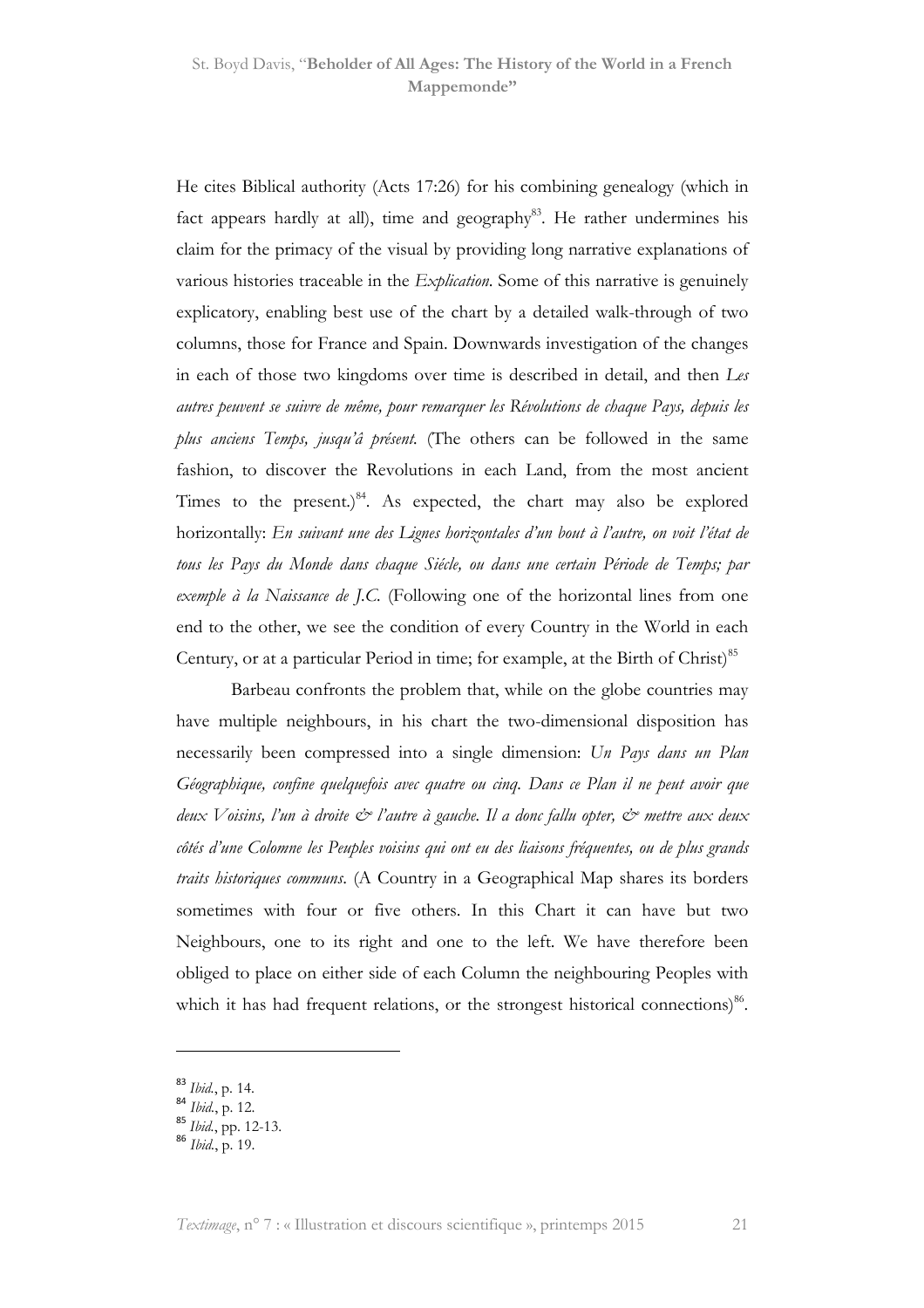He suggests that the benefits of the chart more than outweigh this inconvénient inevitable (unavoidable deficiency). A partial solution is to use colour to reunite those elements which have become separated: Mais l'objet principal de cette Mappemonde Historique, étant l'Histoire Universelle, on s'arrêtera ici à une autre manière de la considérer,  $\mathcal{Q}$  c'est par rapport à cela que des Couleurs y ont été mises. (But the principal object of this Historical World Map being that of Universal History, we will pause here to consider it in another way; and is in relation to this that the Colours have been applied)<sup>87</sup>. Barbeau explains that Empires have for the most part been coloured solid, so that they can be more easily distinguished at a glance, with only eight colours used<sup>88</sup>. Other Empires less central to Barbeau's interest, together with the dependencies of the solid-coloured Empires, have coloured inlining in place of block colour<sup>89</sup>.

Barbeau tries as far as possible to ensure that countries that in geographic reality adjoin are also adjacent as columns, and uses the width of each column to denote the size of the territory: En rapportant la largeur de ces Empires aux Divisions Géographiques, qui déterminent les Colomnes de la Carte, il est aisé de voir l'étendue de ces Empires & les Pays qu'ils possédoient, sous les noms de la Géographie Moderne (By relating the size of these Empires to the Geographical Divisions which determine the Columns of the Chart, it is easy to see the extent of these Empires and the Lands they possessed, under their modern geographical names)<sup>90</sup>. L*eur Durée est aisée à calcuIer, en faisant attention à l'Année* marquée au commencement de ces Empires,  $\mathcal{C}^*$  à celle qu'on trouve à la ligne qui les termine (Their Duration is easy to calculate, if one pays attention to the Year marked at the beginning of each Empire, & that which is shown for the line where it  $ends)$ <sup>91</sup>.

The effectiveness of Barbeau's design stands out when we consider, for example, the Roman Empire. It proved too difficult to render all the parts of

<sup>87</sup> Ibid., p. 13.

 $88 \over 1 \times 1$ , p. 15.

 $89$  *Ibid.*, p. 19.

 $90$  *Ibid.*, p. 15.

 $91$  Ibid., p. 17.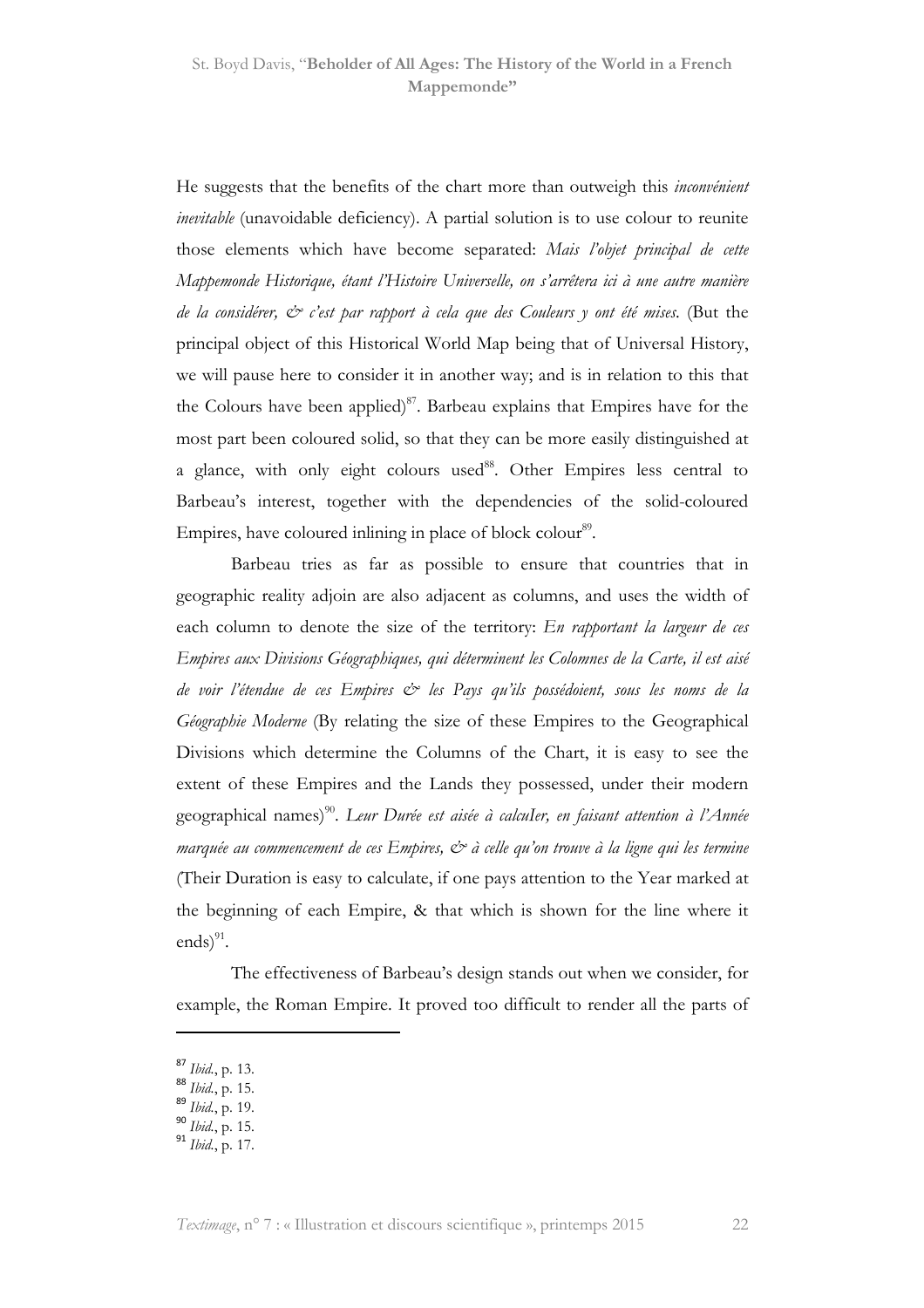the Empire contiguously in the chart, but a uniform solid tint, reinforced by the prominent lettering 'Empire des Romains' extending across all its parts, enables its extent to be identified (**fig. 8**). Not only does the size and impact of the Roman Empire emerge clearly as a series of graphic blocks, in addition its extent at different periods is easily read-off by tracing a horizontal row across the chart and observing how many blocks and of what size occur in any given time period. Similarly, as Barbeau promises, the fate of individual regions and regimes can be traced vertically — for example, the short-lived Roman rule over the Dacians and longer rule over Illyria (fig. 9).

Martignoni's design is similarly dominated by Rome — that is the essential point of his Imago — but his is essentially a rhetorical narrative approach. Attempting to investigate any constituent parts of the story, the reader soon becomes lost. Take, for example, the early history of the Eastern Empire (fig. 10). It is near impossible to discover the narrative of sub-regions such as Turcomania and Curdistan (Kurdistan); indeed, the 'river' representing this geographic or cultural grouping seems to flow counter to the direction of time, which elsewhere flows from the perimeter of the upper part of the chart down to the perimeter of the lower part that represents the present day. Little can be discerned concerning either the temporal or geographical extent of this or other regimes. How, for instance, are we to read the temporal relationship between the triple tributaries of the Asian, European and African Ottomans? Essentially Martignoni's diagram comprises a series of vivid graphic gestures that are hard to interrogate and yield little to analysis.

Barbeau used as his engraver Desbruslins, who had engraved the maps for du Fresnoy's Méthode and the plates for the Tables Chronologiques, and who often worked for Delisle and Buache. Martignoni used as his engraver Tasnière, whose work is dominated by pictorial rather than schematic output. Though Martignoni and Barbeau seem to share objectives O and an idea I, in which cartography is repurposed as chronography, their model  $M$  is quite different. The one favours the characteristic figurative images of places and geographic features, the other the mensuration and symbolic codes, the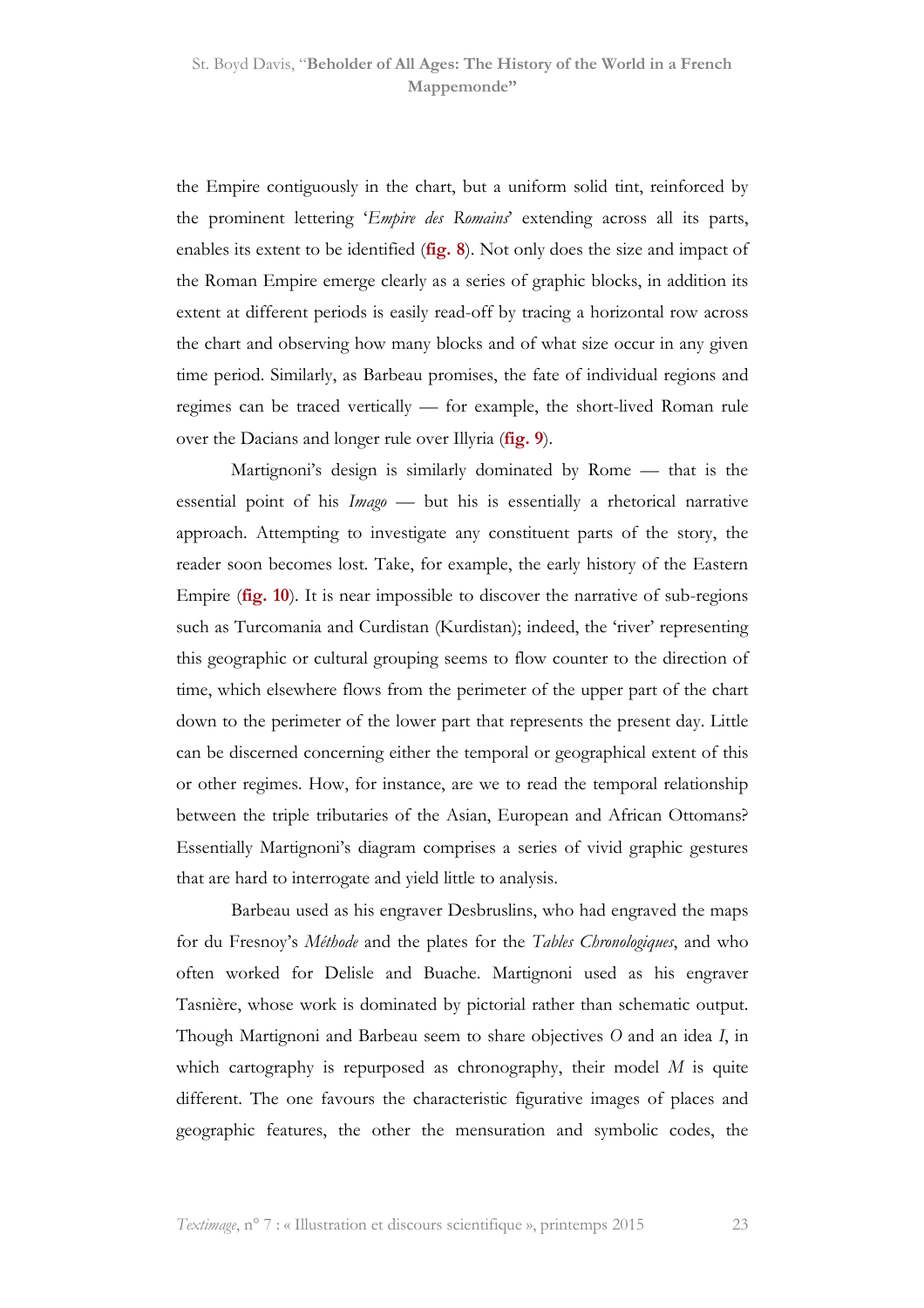arithmetic-mechanical model, of distances and durations. Each exploits his conceptual and visual borrowings from cartography quite differently, as their views  $V$  are finally rendered as pictures  $P$ , arriving at very different designs from apparently similar premises.

#### Triumph of the new visualisation?

The pictorial cartography of Martignoni harks back to a long tradition of figurative metaphorical shapes for history, while Barbeau de la Bruyère introduces the order and precision of the arithmetic-mechanical aspects of cartography. Surprisingly, it is Martignoni who adopts a linear scale for time, with equally spaced concentric lines in the upper part representing each of the centuries from the founding of Rome to the birth of Christ, and again in the lower part from the birth of Christ to the year 1700. Barbeau, for all his focus on mensuration, uses a total of four different scales. In his mappemonde, a given interval of paper represents first 100 years and then, as we recede into the past, 200, 250 and 500 years. This creates a kind of perspective where more distant time occupies less space than recent times. In some respects, this is eminently practical, since there is almost always more data available for recent times than for the distant past, and the nearest time is likely to be of the most detailed interest. But it was a feature strongly disliked, both by Priestley who explicitly picks out the non-linear timescale of the Barbeau/Jeffreys' chart for criticism, and by Barbeu-Dubourg who does not. The latter's principal objection to nonuniform scales is the confusion created by the differing scales of geographic maps and the need to work compasses-in-hand in order to be sure of estimating distances or periods correctly<sup>92</sup>. Priestley's objection is similar, specifically that comparisons of durations in different periods becomes too difficult without a constant scale<sup>93</sup>. There is no doubt that comparison of the

<sup>92</sup> J. Barbeu-Dubourg, Chronographie ou Description des Tems (Chronography or Depiction of Time), Op. cit., p. 7.

 $^{93}$  I. Priestley, A Description of a Chart of Biography, Op. cit., p. 8.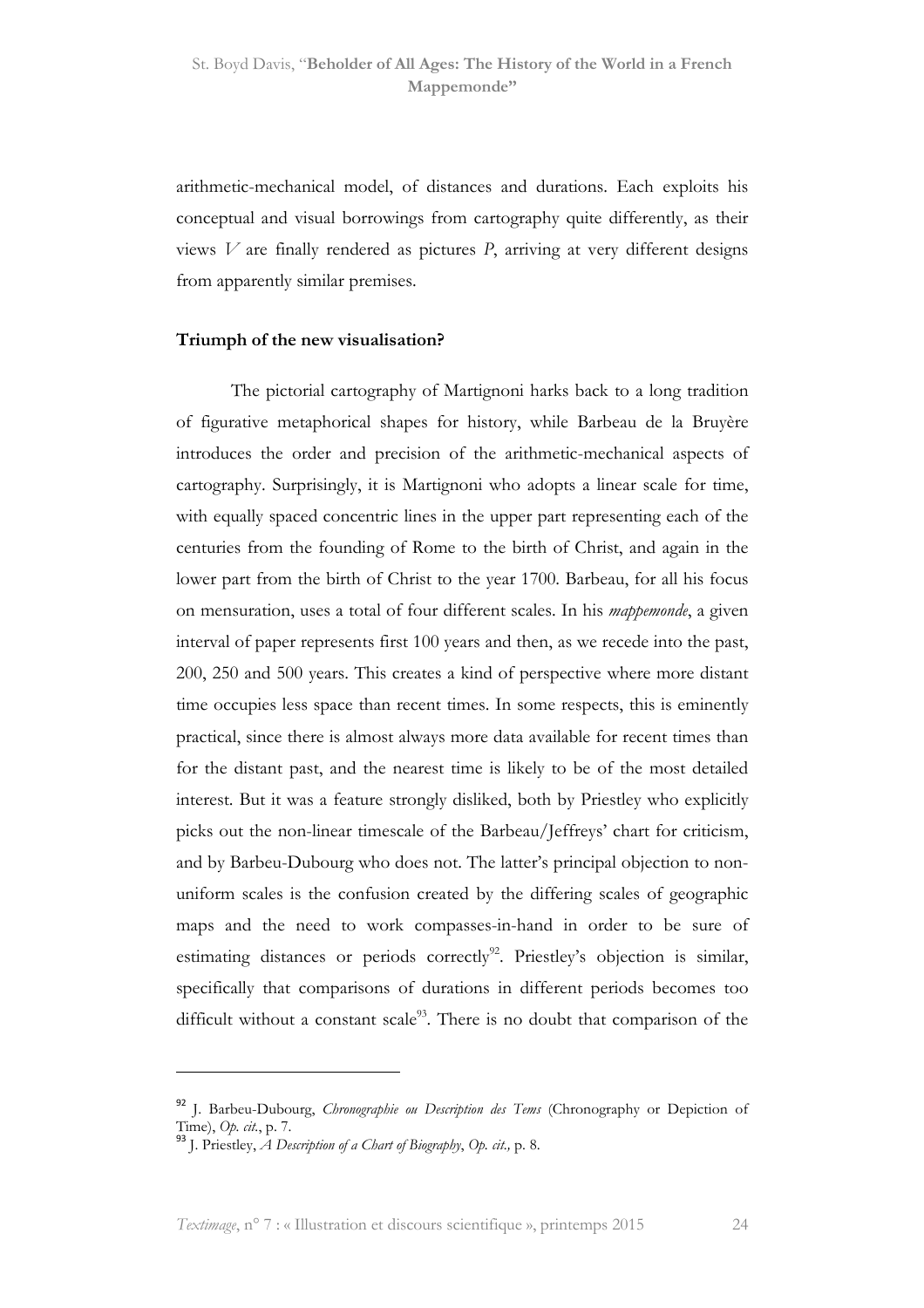temporal extents of empires from different periods of history is significantly undermined by the non-uniform scaling in Barbeau's *mappemonde*. United by correspondence and by a mutual friendship with Benjamin Franklin, Barbeu-Dubourg and Priestley speak with one voice on the need for uniform timescales, and put their principles into practice in their 1753 Description des Tems and 1764 Chart of Biography respectively.

One might assume at this point that the triumph of the arithmeticmechanical approach to mapping time had arrived — originally derived from, but increasingly independent of, cartography. Yet in the mapping of history, the reliance on striking visual images, in the manner of Martignoni and his predecessors, would remain. In fact, neither of the prior traditions was expunged by the arithmetic-mechanical view. Textual lists and tables remained, and still remain, the most common means of representing chronologies, largely because they are economic in invention and use of space. Pictorial elements would also persist, such is in Strass's Strom der Zeiten (1804), where the figuration of histories as flowing streams is more in evidence than any numeric qualities, and so on via Willard's Temple of Time (1846) into the multiple metaphorical shapings of time in Adams' Synchronological Chart (1871) and beyond. Emma Willard (1787-1870), referring to her own Temple of Time, describes such an image as 'a design whose beauty and grandeur naturally attract attention.'<sup>94</sup> The arithmetic-mechanical approach never overthrew the desire for such images. However, it did offer a new alternative, one leading into the long tradition not only of chronographics but of data visualisation more broadly down to the present time. In the process, it helped to both disseminate and reinforce a new ontology of historical time as something uniform, mathematical, and susceptible to mapping.

 $94$  E. Willard, The Temple of Time, Willard's Map of time: a companion to the Historic guide, New York, A. S. Barnes & Co, 1846.